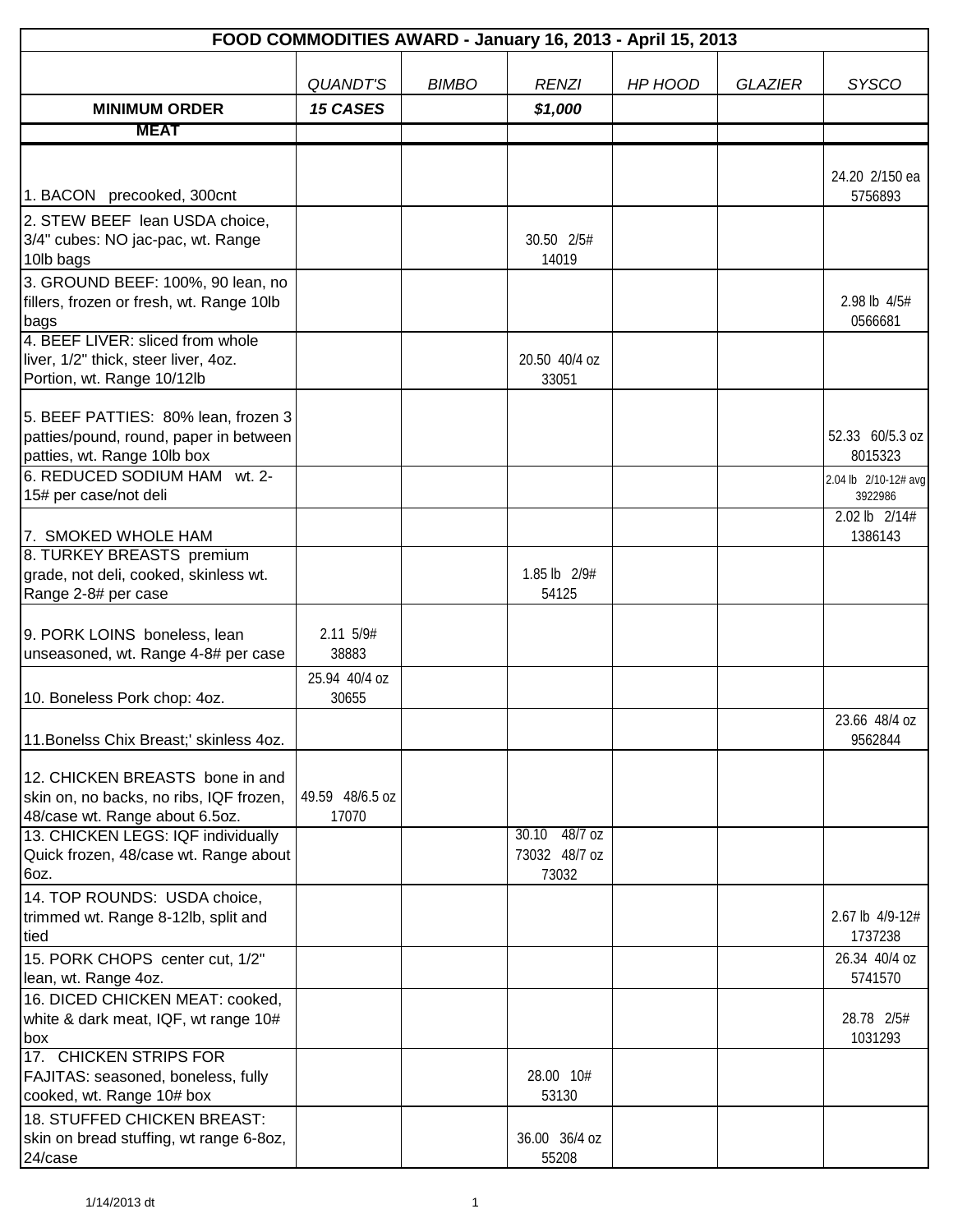|                                             |                 |              | <b>RENZI</b>    |         |                | <b>SYSCO</b>             |
|---------------------------------------------|-----------------|--------------|-----------------|---------|----------------|--------------------------|
| 19. TURKEY BREAST: raw frozen, wt           | QUANDT'S        | <b>BIMBO</b> |                 | HP HOOD | <b>GLAZIER</b> | 2.56 lb 2/8-10#          |
| range 2/8-10# per case                      |                 |              |                 |         |                | 4347126                  |
| 20. CUBE STEAK: no JacPac, no               |                 |              |                 |         |                | 32.26 40/4 oz            |
| fillers, wt. Range 4-5oz, 40/case           |                 |              |                 |         |                | 8246712                  |
| 21. COOKED ROAST BEEF: wt                   |                 |              | 2.72 lb 2/8#    |         |                |                          |
| Range 10# case                              |                 |              | 22067           |         |                |                          |
| 22. SALISBURY STEAK: wt. 4oz, 10#           |                 |              |                 |         |                | 43.60 120/4 oz           |
| case/JakPac acceptable                      |                 |              |                 |         |                | 2334480                  |
| 23. ITALIAN SAUSAGE LINKS: wt.<br>4oz.      |                 |              |                 |         |                | 21.43 2/5#<br>1968130    |
| 24. PORK BREAKFAST SAUSAGE                  |                 |              |                 |         |                | 18.79 1/10 #             |
| LINKS, cooked 1oz.                          |                 |              |                 |         |                | 1488493                  |
|                                             |                 |              |                 |         |                | 35.62 48/6 oz            |
| 25. BONELESS CHICKEN BREAST                 |                 |              |                 |         |                | 9562885                  |
|                                             |                 |              |                 |         |                | 38.23 36/4 oz            |
| 26. CHICKEN CORDON BLEU                     |                 |              |                 |         |                | 1624329                  |
| 27. PRECOOKED SLICED                        | 38.64 75/3.2 oz |              |                 |         |                |                          |
| <b>MEATLOAF DELUXE</b>                      | 30709           |              |                 |         |                |                          |
| 28. GROUND TURKEY                           |                 |              |                 |         |                | 11.49 4/5#<br>7268279    |
| <b>FROZEN MEAT</b>                          |                 |              |                 |         |                |                          |
| 1. PORK BBQ RIBETTES: cooked,               | 35.05 75/3.2 oz |              |                 |         |                |                          |
| 100/case                                    | 30711           |              |                 |         |                |                          |
| 2. BREADED VEAL PATTY with                  |                 |              | 29.00 40/4 oz   |         |                |                          |
| CHEESE: 40/case                             |                 |              | 33041           |         |                |                          |
| 3. STUFFED PEPPERS W/SAUCE:<br>48/case      |                 |              |                 |         |                | 46.58 4/5 lb<br>2517001  |
| 4. STUFFED CABBAGE W/SAUCE:<br>48/case      |                 |              |                 |         |                | 59.68 4/5.7 #<br>8156978 |
| 5. BREADED FISH : uncooked 32/cse           | 39.67 32/5oz    |              |                 |         |                |                          |
| comparable to Pier 17                       | 19395           |              |                 |         |                |                          |
| 6. BREADED FISH COOKED<br>48/CASE           |                 |              |                 |         |                | 18.58 10 lb<br>6085167   |
|                                             |                 |              |                 |         |                | 31.45 56/3 oz            |
| 7. UNBREADED VEAL PATTY: 40Z.               |                 |              |                 |         |                | 7097702                  |
| 8. FROZEN MANICOTTI: 60/case                |                 |              | 24.20 60/2.7 oz |         |                |                          |
| 3oz.                                        |                 |              | 35243           |         |                |                          |
| 9. FROZEN STUFFED SHELLS: 20Z.,<br>120/case |                 |              |                 |         |                | 29.18 96/2 oz<br>1948512 |
|                                             |                 |              |                 |         |                | 40.62 25#                |
| 10. PEPPERONI: sliced, 10# case             |                 |              |                 |         |                | 1752062                  |
| 11. ITALIAN SAUSAGE CUBES:<br>cooked        |                 |              |                 |         |                | 15.49 2/5#<br>8131443    |
| 12. BREADED CHICKEN PATTY:                  |                 |              | 11.50 52/3.1 oz |         |                |                          |
| 3oz., oven ready, white meat                |                 |              | 55057           |         |                |                          |
|                                             |                 |              |                 |         |                | 55.29 40#                |
| 13. ITALIAN MEATBALLS: 10# BOX              |                 |              |                 |         |                | 4288577                  |
| 14. CUBED PORK                              |                 |              |                 |         |                | 23.08 10#<br>1534262     |
|                                             | 37.43 10#       |              |                 |         |                |                          |
| 15. PULLED TURKEY                           | 17017           |              |                 |         |                |                          |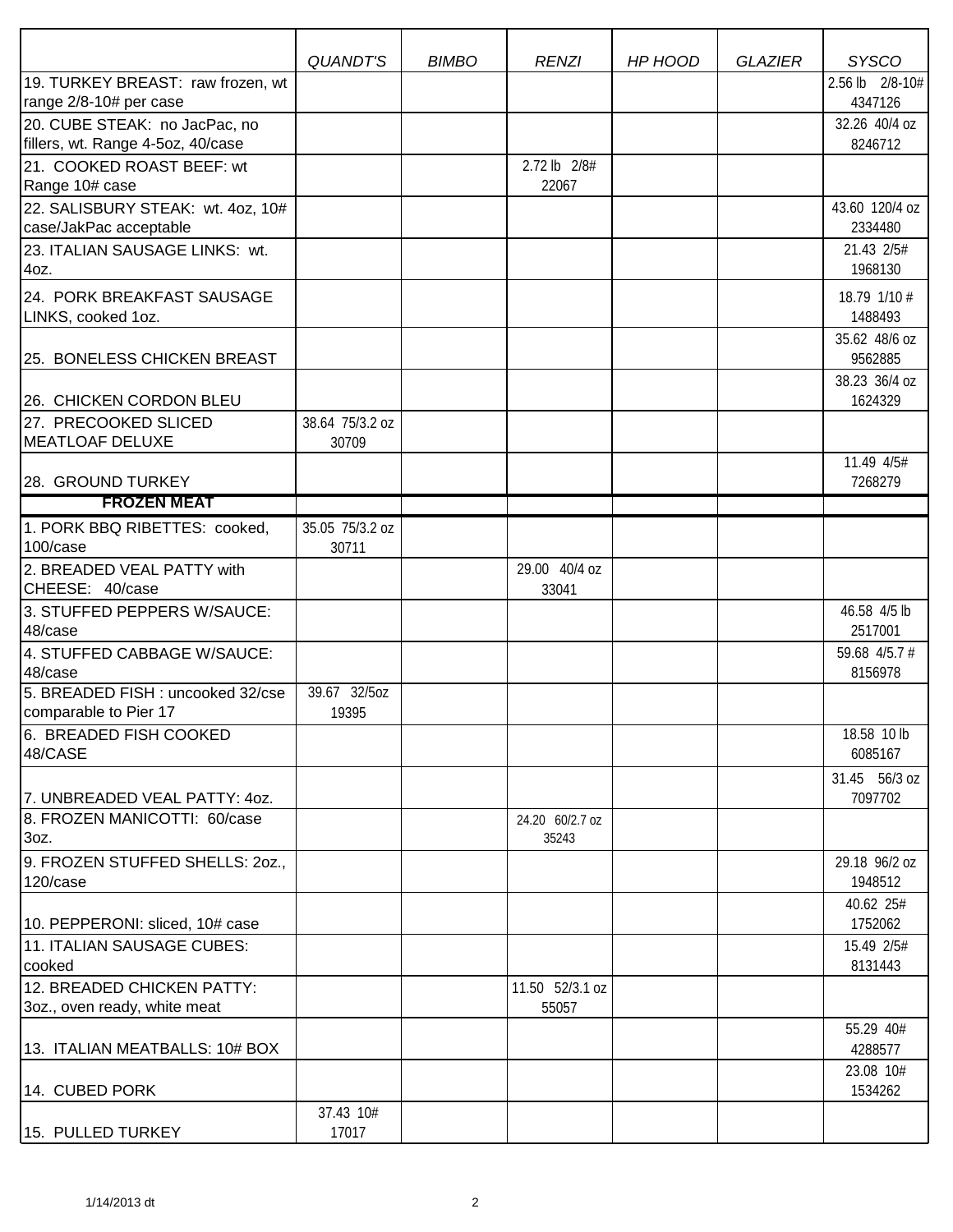|                                                        | QUANDT'S                 | <b>BIMBO</b> | <b>RENZI</b>         | HP HOOD | <b>GLAZIER</b>       | <b>SYSCO</b>              |
|--------------------------------------------------------|--------------------------|--------------|----------------------|---------|----------------------|---------------------------|
|                                                        | 15.76 10#                |              |                      |         |                      |                           |
| 16. HOT DOGS                                           | 30500                    |              |                      |         |                      |                           |
| 17. BABY BACK RIBS                                     | 3.92 lb 30# avg<br>38189 |              |                      |         |                      |                           |
|                                                        |                          |              |                      |         |                      | 23.17 160/1 oz            |
| 18. BREAKFAST TURKEY SAUSAGE                           |                          |              |                      |         |                      | 5393236                   |
|                                                        |                          |              |                      |         |                      | 85.53 4/10#               |
| 19. UNBREADED FISH FILLETS 4 oz                        |                          |              |                      |         |                      | 8085698                   |
| 20. BREAKFAST SAUSAGE<br><b>PATTIES</b>                |                          |              |                      |         |                      | 19.11 10#<br>7131907      |
|                                                        | 19.86 160/1 oz           |              |                      |         |                      |                           |
| 21. FISH NUGGETS 1 oz                                  | 19403                    |              |                      |         |                      |                           |
| 22. POLLOCK POTATO CRUNCH<br>NUGGET 1 oz               |                          |              |                      |         |                      |                           |
|                                                        | 15.11 6/5#               |              |                      |         |                      |                           |
| 23. TATOR TOT 1 oz                                     | 12155                    |              |                      |         |                      |                           |
|                                                        |                          |              |                      |         |                      | 14.83 6/3.5#              |
| 24. HASHBROWN 2.25 oz<br>25. PANCAKES - BUTTERMILK 1.2 |                          |              |                      |         |                      | 0393678<br>9.51 144/1.20Z |
| 0Z                                                     |                          |              |                      |         |                      | 0669200                   |
| <b>FISH</b>                                            |                          |              |                      |         |                      |                           |
|                                                        | 58.36 6/66.5 oz          |              |                      |         |                      |                           |
| 1. TUNA FISH: 4# can                                   | 3099                     |              |                      |         |                      | 49.39 24/12 oz            |
| 2. TUNA FISH: 12 oz can                                |                          |              |                      |         |                      | 8524357                   |
| <b>EGGS</b>                                            |                          |              |                      |         |                      |                           |
|                                                        |                          |              |                      |         |                      | 24.74 2/10#               |
| 1. PEELED HARD COOKED: 20#                             |                          |              |                      |         |                      | 5826500                   |
| 2. PASTEURIZED EGGS: 15/2#                             |                          |              | 34.50 15/2#<br>27022 |         |                      |                           |
|                                                        |                          |              |                      |         |                      | 30.35 200/1 oz            |
| 3. EGG PATTIES - frozen                                |                          |              |                      |         |                      | 9546797                   |
| <b>PASTA</b>                                           |                          |              |                      |         |                      |                           |
|                                                        |                          |              |                      |         |                      | 11.79 20#                 |
| 1. SPAGHETTI                                           |                          |              | 12.55 20#            |         |                      | 8836647                   |
| 2. ELBOW MACARONI                                      |                          |              | 84073                |         |                      |                           |
|                                                        |                          |              | 12.55 20#            |         |                      |                           |
| 3. ZITI                                                |                          |              | 84074                |         |                      |                           |
| 4. SPIRALS: tricolored                                 |                          |              |                      |         | 18.20 2/10#<br>61825 |                           |
|                                                        |                          |              | 11.79 25#            |         |                      |                           |
| 5. RICE: par boil                                      |                          |              | 66014                |         |                      |                           |
|                                                        |                          |              | 14.50 12/1#          |         |                      |                           |
| 6. LASAGNA NOODLES                                     |                          |              | 76879                |         |                      |                           |
| 7. EGG NOODLES                                         |                          |              | 8.95 10# 84082       |         |                      |                           |
|                                                        |                          |              |                      |         |                      | 12.60 220/.58 oz          |
| 8. FROZEN RAVIOLI<br><b>BAKING PRODUCTS</b>            |                          |              |                      |         |                      | 1314822                   |
|                                                        |                          |              | 7.79 25#             |         |                      |                           |
| 1. FLOUR                                               |                          |              | 10881                |         |                      |                           |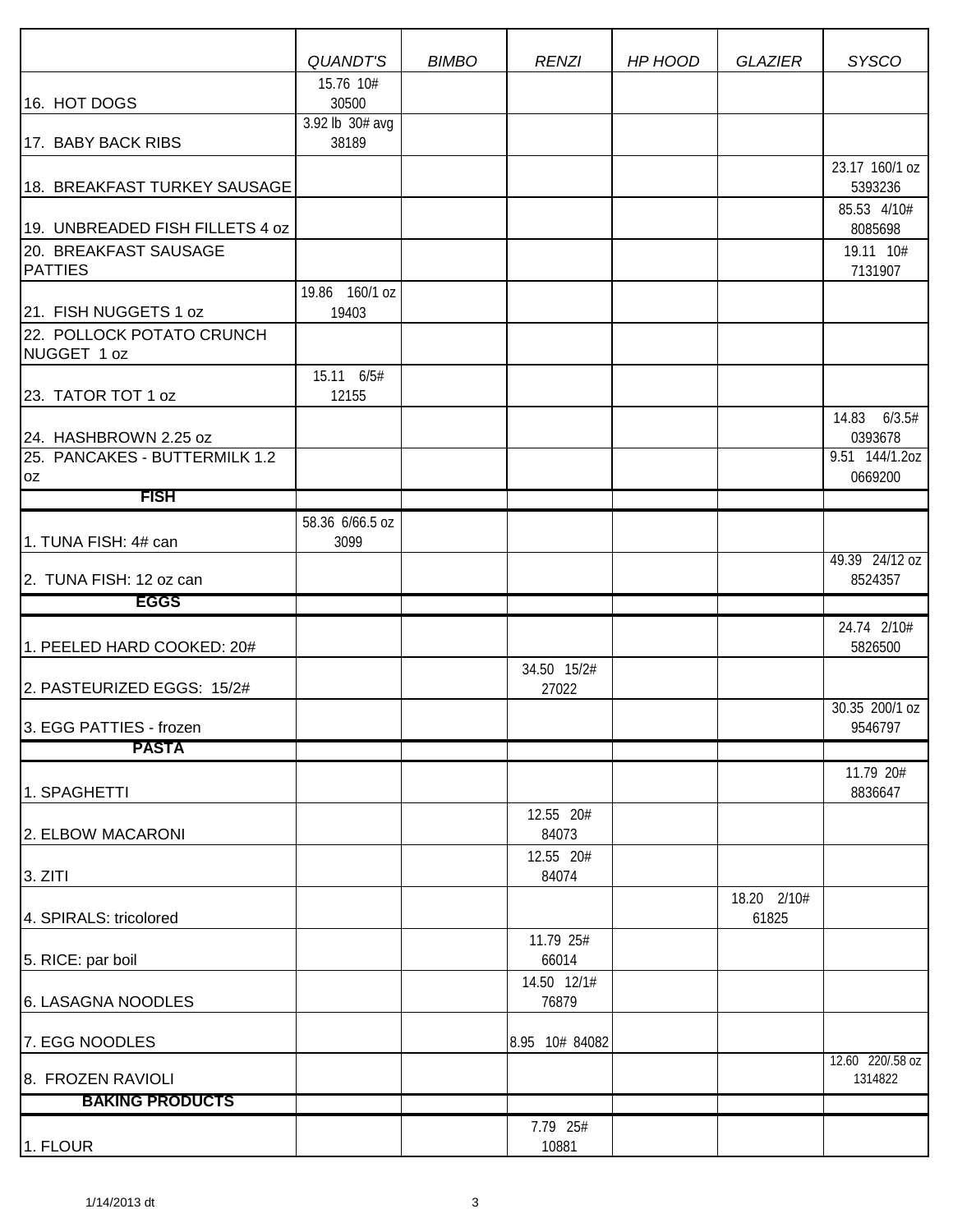|                                                                      | QUANDT'S           | <b>BIMBO</b> | <b>RENZI</b>            | HP HOOD | <b>GLAZIER</b> | <b>SYSCO</b>                                   |
|----------------------------------------------------------------------|--------------------|--------------|-------------------------|---------|----------------|------------------------------------------------|
|                                                                      | 24.83 50#          |              |                         |         |                |                                                |
| 2. SUGAR, GRANULATED                                                 | 4610<br>31.14 50#  |              |                         |         |                |                                                |
| 3. SUGAR, CONFECTIONERY                                              | 4608               |              |                         |         |                |                                                |
| 4. SUGAR, BROWN                                                      | 29.84 50#<br>4603  |              |                         |         |                |                                                |
| 5. SHORTENING                                                        |                    |              |                         |         |                | 34.86 50#<br>4132007                           |
| 6. VEGETABLE OIL                                                     |                    |              | 36.90 6/gal<br>30088    |         |                |                                                |
| 7. CORN STARCH                                                       |                    |              | 16.95 24/1#<br>91369    |         |                |                                                |
| 8. BAKING SODA                                                       |                    |              | 13.25 24/1#<br>68058    |         |                |                                                |
| 9. BAKING POWDER                                                     |                    |              | 4.99 5# 68064           |         |                |                                                |
| 10. COCONUT: unsweetened<br>11. SEMI-SWEET CHOCOLATE<br><b>CHIPS</b> | 46.75 25#<br>4468  |              |                         |         |                | 17.95 5/2#<br>4510921                          |
| 12. WALNUTS                                                          |                    |              |                         |         |                | 41.79 3/2#<br>4645404                          |
| 13. PEANUT BUTTER                                                    |                    |              | 45.50 6/5#<br>92542     |         |                |                                                |
| 14. CHIX STUFFING MIX                                                |                    |              | 36.00 12/1.75#<br>65049 |         |                |                                                |
| 15. BRAN MUFFIN MIX                                                  |                    |              |                         |         |                | 51.47 6/5#<br>4044020                          |
| 16. SALT SUBSTITUTE                                                  | 17.85 2000<br>4665 |              |                         |         |                |                                                |
| 17. PEANUT BUTTER CHIPS                                              | 54.49 25#<br>4466  |              |                         |         |                |                                                |
| <b>INDIVIDUAL CEREALS</b>                                            |                    |              |                         |         |                |                                                |
| 1. CHEERIOS - Individual                                             |                    |              |                         |         |                | 18.33 96/.75 oz<br>5594049                     |
| 2. CORN FLAKES - Individual                                          |                    |              |                         |         |                | 17.85 96/.75 oz<br>5593967<br>19.44 96/1.25 oz |
| 3. RAISIN BRAN - Individual                                          |                    |              |                         |         |                | 5594015                                        |
| 4. SPECIAL K - Individual                                            |                    |              |                         |         |                | 24.84 96/5/8 oz<br>4044699                     |
| 5. RICE CRISPIES - Individual                                        |                    |              |                         |         |                | 17.85 96/.75 oz<br>5594023                     |
| 6. CREAM OF WHEAT - Bulk                                             |                    |              |                         |         |                | 22.21 12/28 oz<br>8562639                      |
| 7. OATMEAL - Individual                                              |                    |              |                         |         |                | 24.70 12/42 oz<br>8562621                      |
| 8. SHREDDED WHEAT - Individual                                       |                    |              |                         |         |                | 27.28 70/1.06 oz<br>6199269                    |
| 9. SHREDDED WHEAT - Bulk                                             |                    |              |                         |         |                |                                                |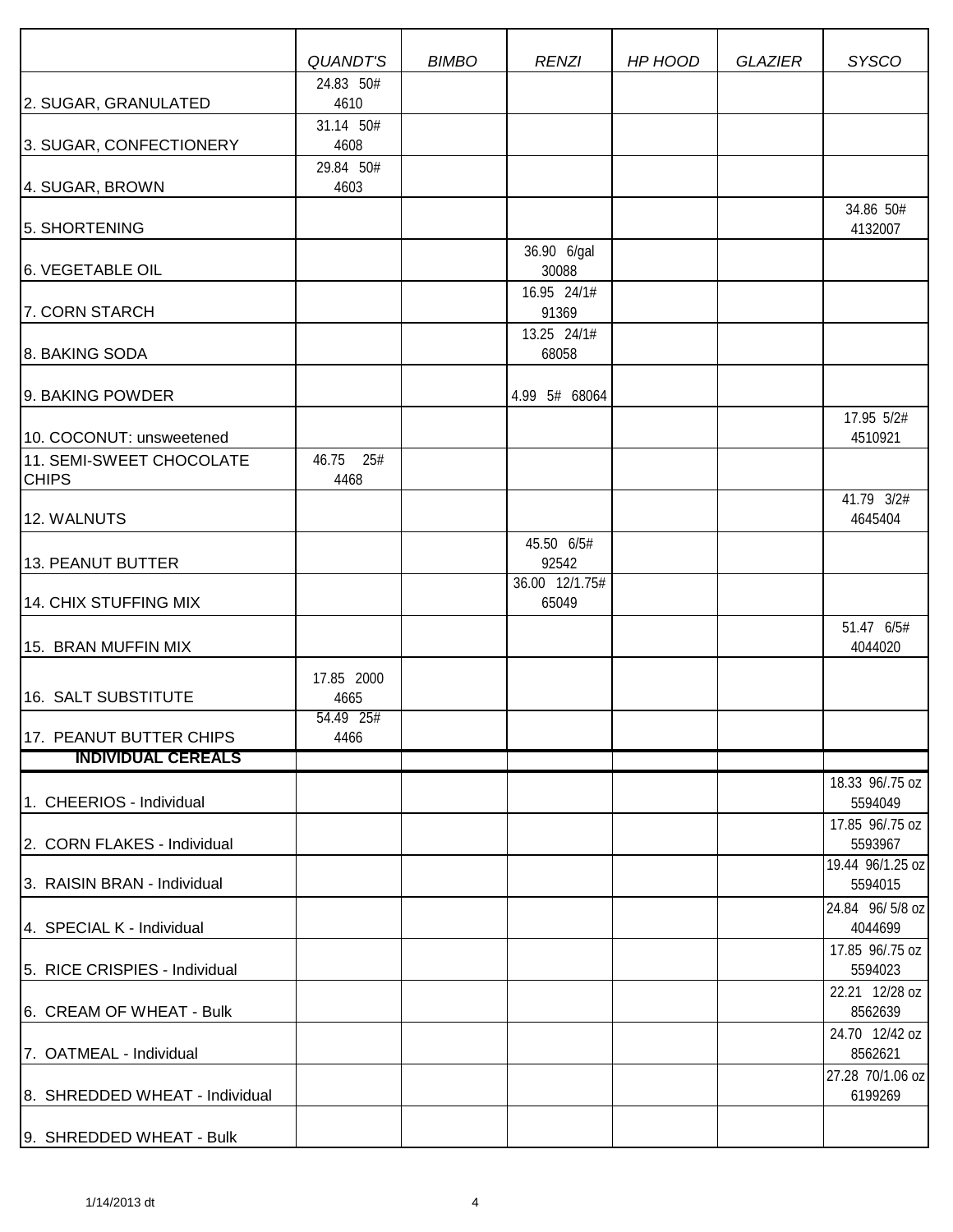|                                                                                 | <b>QUANDT'S</b>    | <b>BIMBO</b> | <b>RENZI</b>            | HP HOOD | <b>GLAZIER</b> | <b>SYSCO</b>                                                             |
|---------------------------------------------------------------------------------|--------------------|--------------|-------------------------|---------|----------------|--------------------------------------------------------------------------|
| 10. CREAM OF WHEAT - Individual                                                 |                    |              |                         |         |                |                                                                          |
| 11. BRAN FLAKES - Individual                                                    |                    |              |                         |         |                | 17.85 96/1 oz<br>8921132                                                 |
| <b>DESSERT MIXES</b>                                                            |                    |              |                         |         |                |                                                                          |
| 1. BANANA NUT MUFFIN MIX                                                        |                    |              | 59.85 6/5#<br>28008     |         |                |                                                                          |
| 2. BLUEBERRY MUFFIN MIX                                                         |                    |              | 27.00 6/5#<br>28424     |         |                |                                                                          |
| 3. BASIC MUFFIN MIX                                                             |                    |              | 26.00 6/5#<br>28418     |         |                |                                                                          |
| 4. BROWNIE MIX                                                                  |                    |              | 23.90 6/5#<br>28420     |         |                |                                                                          |
| 5. ANGELFOOD CAKE                                                               |                    |              |                         |         |                | 47.42 12/16 oz<br>4045621                                                |
| 6. SPICE CAKE MIX                                                               | 28.67 6/5#<br>6450 |              |                         |         |                |                                                                          |
| 7. READY TO SPREAD ICING: MUST<br>BE SHELF STABLE CHOCOLATE &<br><b>VANILLA</b> |                    |              |                         |         |                | 2/11# 56.61 choc<br>fudge 4158929 /<br>52.63 vanilla<br>4046124          |
| 8. CAKE MIXES:<br>Yellow/White/Chocolate                                        |                    |              |                         |         |                | 6/5# 20.87 yel<br>6530406 & wh<br>6530422 / 23.79<br>devils food 6530372 |
| 9. CARROT CAKE MIX                                                              |                    |              |                         |         |                | 68.05 6/5#<br>4045647                                                    |
| 10. DIABETIC CAKE MIXES:<br>Yellow/White/Chocolate                              |                    |              |                         |         |                | 6/16 oz 22.02<br>Van:6094528 / 21.79<br>Choc:6094536                     |
| 11. SMOOTH SPREAD ICING (add<br>water)                                          |                    |              |                         |         |                | 65.04 6/5#<br>4046116                                                    |
| 12. EGG CUSTARD - No Bake                                                       |                    |              |                         |         |                | 60.39 6/24 oz<br>5586086                                                 |
| 13. CHEESECAKE                                                                  | 28.03 6/5#         |              |                         |         |                | 68.13 6/4#<br>1678481                                                    |
| 14. GINGERBREAD MIX                                                             | 6446               |              |                         |         |                | 20.716/5#                                                                |
| 15. CORN MUFFIN MIX                                                             |                    |              |                         |         |                | 4906459                                                                  |
| <b>COOKING PRODUCTS</b>                                                         |                    |              |                         |         |                |                                                                          |
| 1. BEEF SOUP BASE LOW SODIUM                                                    |                    |              | 51.00 12/1#<br>57716    |         |                |                                                                          |
| 2. CHICKEN SOUP BASE LOW<br>SODIUM                                              |                    |              |                         |         |                | 41.91 12/12 oz<br>5199039                                                |
| 3. SOY SAUCE LOW SODIUM                                                         |                    |              |                         |         |                | 36.26 6/.5 gal<br>4897641                                                |
| 4. PORK GRAVY MIX                                                               |                    |              |                         |         |                | 21.62 6/11.3 oz<br>9829748                                               |
| 5. TURKEY GRAVY MIX                                                             |                    |              | 24.95 8/15 oz<br>28430  |         |                |                                                                          |
| 6. SAUSAGE GRAVY                                                                |                    |              | 57.00 6/105 oz<br>10625 |         |                |                                                                          |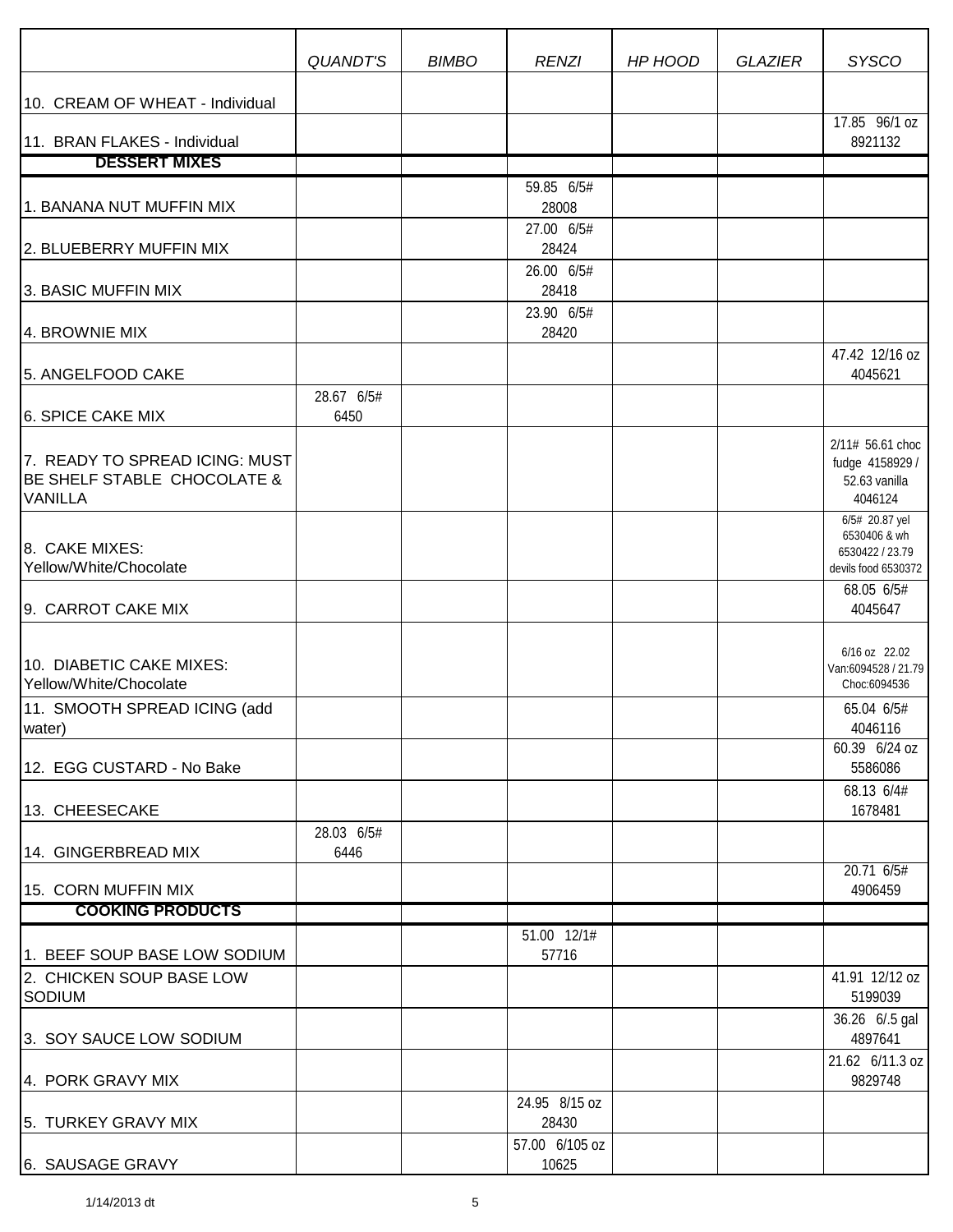|                                                                  | <b>QUANDT'S</b>       | <b>BIMBO</b> | <b>RENZI</b>              | HP HOOD | <b>GLAZIER</b>      | <b>SYSCO</b>                |
|------------------------------------------------------------------|-----------------------|--------------|---------------------------|---------|---------------------|-----------------------------|
|                                                                  | 17.82 4/gal           |              |                           |         |                     |                             |
| 7. WORCESTERSHIRE SAUCE                                          | 5814                  |              |                           |         |                     | 19.27 6/5#                  |
| 8. PANCAKE MIX                                                   |                       |              |                           |         |                     | 5301643                     |
| 9. BISQUICK MIX                                                  |                       |              |                           |         |                     | 20.00 6/5#<br>8463895       |
| 10. INSTANT BROTH & SEASONING<br>- BEEF                          |                       |              |                           |         |                     |                             |
| 11. INSTANT BROTH & SEASONING<br>- CHICKEN                       |                       |              |                           |         |                     |                             |
| 12. BEEF BROTH                                                   |                       |              |                           |         |                     | 24.92 12/49 oz<br>5568233   |
| 13. CHICKEN GRAVEY                                               | 37.33 12/5#<br>6825   |              |                           |         |                     |                             |
| 14. CHICKEN BROTH                                                |                       |              |                           |         |                     | 23.51 12/49 oz<br>5568241   |
| 15. THICK-IT INSTANT<br><b>HEALTHCARE FOOD THICKENER -</b><br>PC |                       |              |                           |         |                     | 12.89 100/6.5<br>gm 0101758 |
| <b>HEALTHCARE FOOD THICKENER -</b><br><b>Bulk</b>                |                       |              |                           |         |                     | 60.08 25#<br>0102194        |
| <b>SALAD DRESSINGS</b>                                           |                       |              |                           |         |                     |                             |
| 1. SALAD DRESSING Low Fat Ranch                                  |                       |              | 30.30 4/gal<br>56297 lite |         |                     |                             |
| 2. SALAD DRESSING Low Fat French                                 |                       |              |                           |         |                     | 21.52 4/gal<br>4086567      |
| 3. SALAD DRESSING Low Fat<br><b>Thousand Island</b>              |                       |              | 44.90 4/gal<br>56060 reg  |         |                     |                             |
| 4. SALAD DRESSING Low Fat<br>Golden Italian                      | 20.92 4/gal<br>8306   |              |                           |         |                     |                             |
| <b>SPICES</b>                                                    |                       |              |                           |         |                     |                             |
| 1. GARLIC 1.5#                                                   |                       |              |                           |         |                     | 11.40 5#<br>6713507         |
| 2. PEPPER $1#$                                                   |                       |              |                           |         |                     | 46.67 6/18 oz<br>6639827    |
| 3. BASIL LEAVES 5.5 oz                                           |                       |              |                           |         | 4.44 6.5 oz<br>402  |                             |
| 4. CHIVES, DRIED 1.12 oz                                         |                       |              |                           |         |                     | 25.81 6/1.35 oz<br>5913694  |
| 5. PARSLEY FLAKES 11 oz                                          |                       |              |                           |         |                     | 29.35 3/10 oz<br>5229265    |
| 6. ONIONS 3# dehydrated                                          |                       |              | 49.95 4/5#<br>29130       |         |                     |                             |
| 7. POULTRY SEASONING 10 oz                                       |                       |              |                           |         | 4.86 14.5 oz<br>486 |                             |
| 8. CHILI POWDER                                                  | 22.94 6/16 oz<br>9317 |              |                           |         |                     |                             |
| 9. MRS. DASH SALT SUBSTITUTE                                     | 34.57 500<br>9375     |              |                           |         |                     |                             |
| <b>SOUP</b>                                                      |                       |              |                           |         |                     |                             |
| 1. CR MUSHROOM LO-SO #5 CAN                                      | 48.64 12/5 lb<br>3492 |              |                           |         |                     |                             |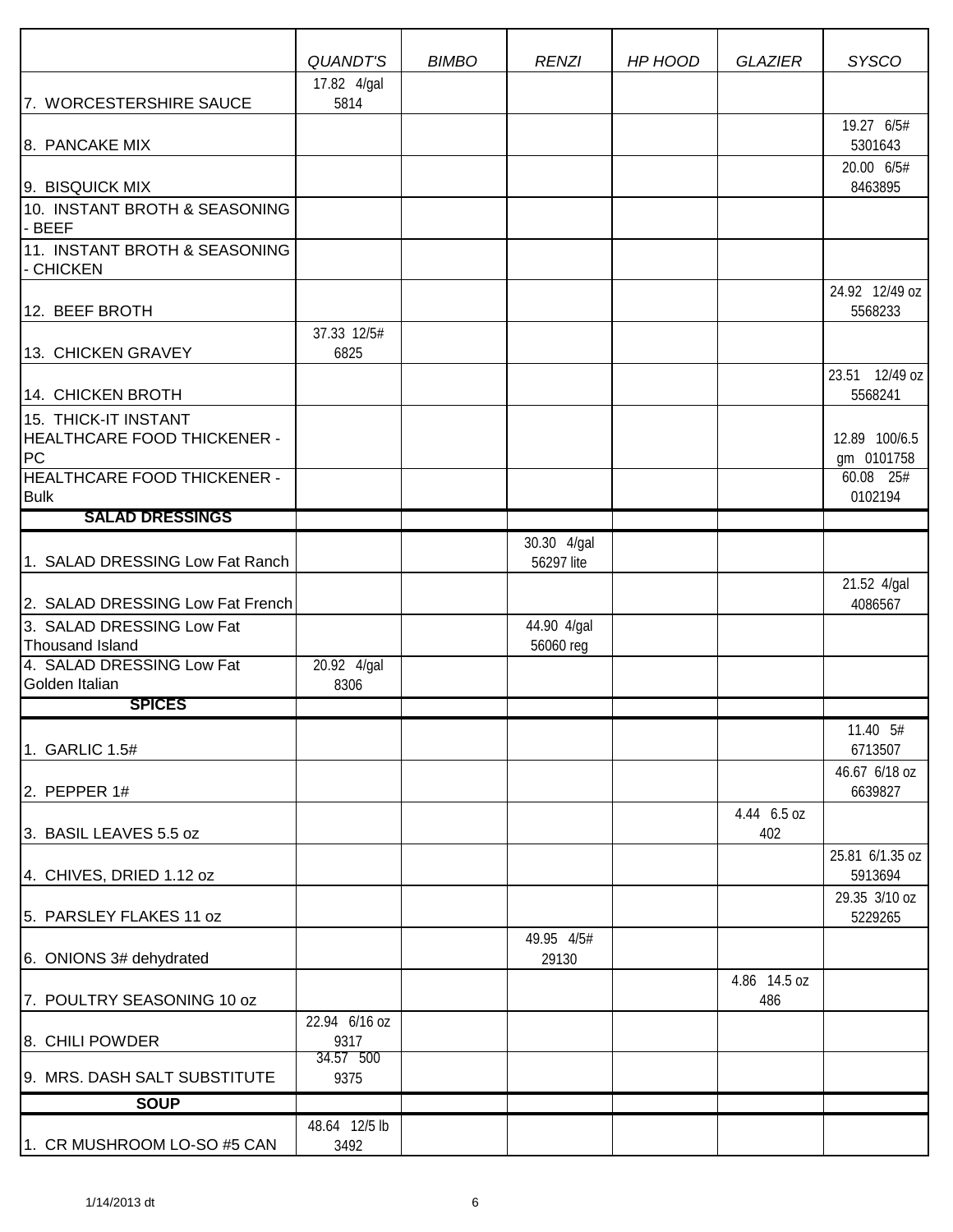|                                            | QUANDT'S               | <b>BIMBO</b> | <b>RENZI</b>                            | HP HOOD | <b>GLAZIER</b> | <b>SYSCO</b>                                                                     |
|--------------------------------------------|------------------------|--------------|-----------------------------------------|---------|----------------|----------------------------------------------------------------------------------|
|                                            |                        |              | 34.75 12/50 oz                          |         |                |                                                                                  |
| 2. TOMATO LO-SO #5 CAN                     |                        |              | 11891<br>17.20 24/7.25                  |         |                |                                                                                  |
| 3. CHICKEN NOODLE LO-SO                    |                        |              | oz 76569                                |         |                |                                                                                  |
| 4. VEGETABLE LO-SO                         |                        |              | 17.20 24/7.25<br>oz 36977               |         |                |                                                                                  |
| 5. TOMATO LO-SO                            |                        |              |                                         |         |                | 15.94 24/7.25 oz<br>4013066                                                      |
| 6. CREAM OF CHICKEN SOUP                   |                        |              |                                         |         |                |                                                                                  |
| 7. CREAM OF MUSHROOM SOUP                  |                        |              |                                         |         |                | 17.16 24/7.25 oz<br>4013041                                                      |
| <b>FROZEN DESSERTS</b>                     |                        |              |                                         |         |                |                                                                                  |
| 1. APPLE PIE RAW                           |                        |              | 21.75 6/46 oz<br>50132<br>29.00 6/38 oz |         |                |                                                                                  |
| 2. APPLE PIE BAKED                         |                        |              | 50134                                   |         |                |                                                                                  |
| 3. APPLE PIE SUGAR FREE                    |                        |              |                                         |         |                | 29.21 6/46 oz<br>1037639                                                         |
| 4. CHERRY PIE RAW                          |                        |              | 34.00 6/46 oz<br>50143                  |         |                |                                                                                  |
| 5. DIET SUGAR FREE CHERRY PIE              | 63.11 6/46 oz<br>13024 |              |                                         |         |                |                                                                                  |
| 6. BLUEBERRY PIE RAW                       |                        |              |                                         |         |                | 31.73 6/46 oz<br>1972728                                                         |
| 7. DIET SUGAR FREE BLUEBERRY<br><b>PIE</b> | 53.57 6/46 oz<br>13030 |              |                                         |         |                |                                                                                  |
| 8. CREAM PIES:                             |                        |              |                                         |         |                | 6/27 oz 26.67<br>choc: 9789686 / 25.80<br>bana: 9788936 / 25.88<br>cocon:9809294 |
| 9. FRUIT OF THE FOREST PIE                 |                        |              |                                         |         |                | 37.63 6/48 oz<br>9785601                                                         |
| 10. STRAWBERRY RHUBARB PIE                 |                        |              |                                         |         |                | 27.40 6/46 oz<br>9785312                                                         |
| 11. CARROT CAKE premade, 3<br>sheets/box   |                        |              |                                         |         |                | 48.53 4/99 oz<br>2296507                                                         |
| 12. OATMEAL COOKIES - ready to<br>bake     |                        |              |                                         |         |                | 40.00 320/1 oz<br>7040538                                                        |
| 13. LEMON PIE                              |                        |              |                                         |         |                | 29.06 6/36 oz<br>9788522                                                         |
| 14. BOSTON CREAM PIE                       |                        |              |                                         |         |                | 30.83 6/33 oz<br>1972090                                                         |
| 15. DIABETIC COOKIES - ready to<br>bake    |                        |              |                                         |         |                | 32.99 200/.75 oz<br>5754403                                                      |
| 16. VANILLA ICE CREAM - individual         |                        |              |                                         |         |                | 21.48 96/4 oz<br>2220200                                                         |
| 17. CHOCOLATE ICE CREAM -<br>individual    |                        |              |                                         |         |                | 21.48 96/4 oz<br>2220226                                                         |
| 18. NSA VANILLA ICE CREAM -<br>individual  |                        |              |                                         |         |                | 5.43 24/4 oz<br>2376770                                                          |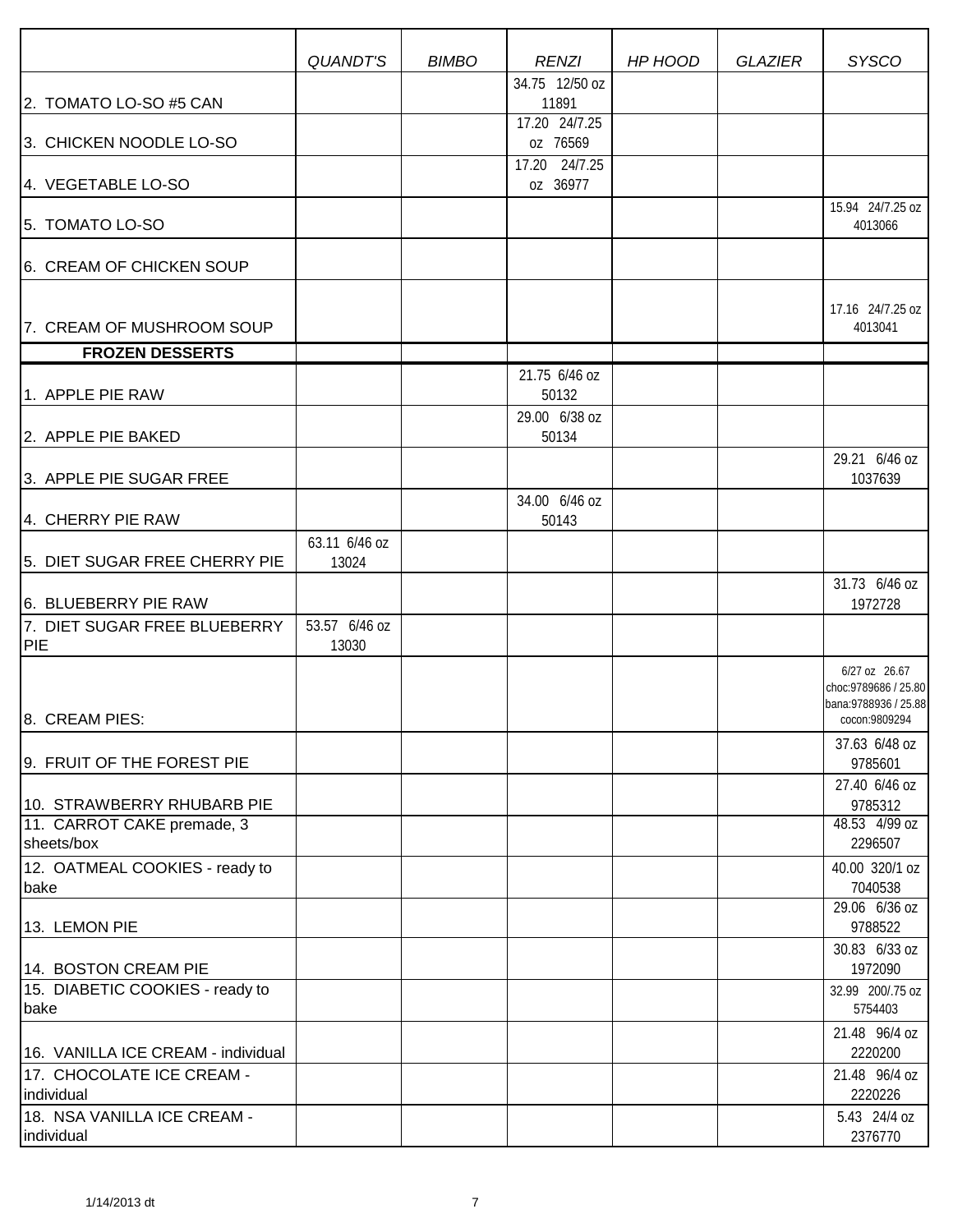|                                                 | <b>QUANDT'S</b>        | <b>BIMBO</b> | <b>RENZI</b>               | HP HOOD | <b>GLAZIER</b> | <b>SYSCO</b>               |
|-------------------------------------------------|------------------------|--------------|----------------------------|---------|----------------|----------------------------|
| 19. NSA CHOCOLATE ICE CREAM -<br>individual     |                        |              |                            |         |                | 5.43 24/4 oz<br>7769383    |
| <b>JUICES</b>                                   |                        |              |                            |         |                |                            |
|                                                 |                        |              | 23.95 12/46 oz             |         |                |                            |
| 1. ORANGE                                       |                        |              | 47057                      |         |                |                            |
| 2. PINEAPPLE                                    |                        |              |                            |         |                | 21.42 12/46 oz<br>5748827  |
| 3. APPLE                                        | 17.07 12/46 oz<br>2600 |              |                            |         |                |                            |
| 4. TOMATO                                       |                        |              |                            |         |                | 12.85 12/46 oz<br>4081584  |
| 5. CRANBERRY                                    |                        |              |                            |         |                | 22.72 12/46 oz<br>8910558  |
| 6. V-8 EZO LO SO, low sodium                    |                        |              | 21.60 48/5.5 oz<br>47331   |         |                |                            |
| 7. ORANGE JUICE EZO                             |                        |              | 17.40 48/5.5 oz<br>47049   |         |                |                            |
| 8. CRANBERRY EZO                                |                        |              | 17.40 48/5.5 oz<br>47345   |         |                |                            |
| 9. GRAPEFRUIT EZO                               |                        |              |                            |         |                | 16.19 48/5.5 oz<br>4164026 |
| 10. PINEAPPLE EZO                               |                        |              | 16.95 48/6 oz<br>47048     |         |                |                            |
| 11. APPLE EZO                                   | 13.91 48/4 oz<br>2625  |              |                            |         |                |                            |
| 12. GRAPE JUICE                                 |                        |              |                            |         |                | 22.25 12/46 oz<br>8910566  |
| 13. PC GRAPE JUICE 5.5 oz                       |                        |              |                            |         |                | 16.43 48/5.5 oz<br>4164497 |
| 14. EZO TOMATOE JUICE                           |                        |              |                            |         |                | 14.25 48/6 oz<br>5161658   |
| 15. NO SUGAR JUICE - APPLE                      |                        |              |                            |         |                |                            |
| 16. NO SUGAR JUICE - ORANGE                     |                        |              |                            |         |                |                            |
| 17. NO SUGAR JUICE - GRAPE                      |                        |              |                            |         |                |                            |
| 18. NO SUGAR JUICE - PINEAPPLE                  |                        |              |                            |         |                |                            |
| <b>BULK PRODUCTS</b>                            |                        |              |                            |         |                |                            |
| 1. TOMATO CATSUP                                |                        |              | 19.40 6/10#<br>57081       |         |                |                            |
| 2. SLICED BEETS                                 |                        |              |                            |         |                | 18.11 6/10#<br>0173740     |
| 3. DICED BEETS                                  |                        |              |                            |         |                | 19.41 6/10#<br>4109328     |
| 4. SPAGHETTI SAUCE, comparable<br>to Angela Mia |                        |              | 19.59 6/10#<br>57336       |         |                |                            |
|                                                 |                        |              | 34.00 6/10#<br>60095 red & |         |                |                            |
| 5. GREEN PEPPERS                                |                        |              | green                      |         |                |                            |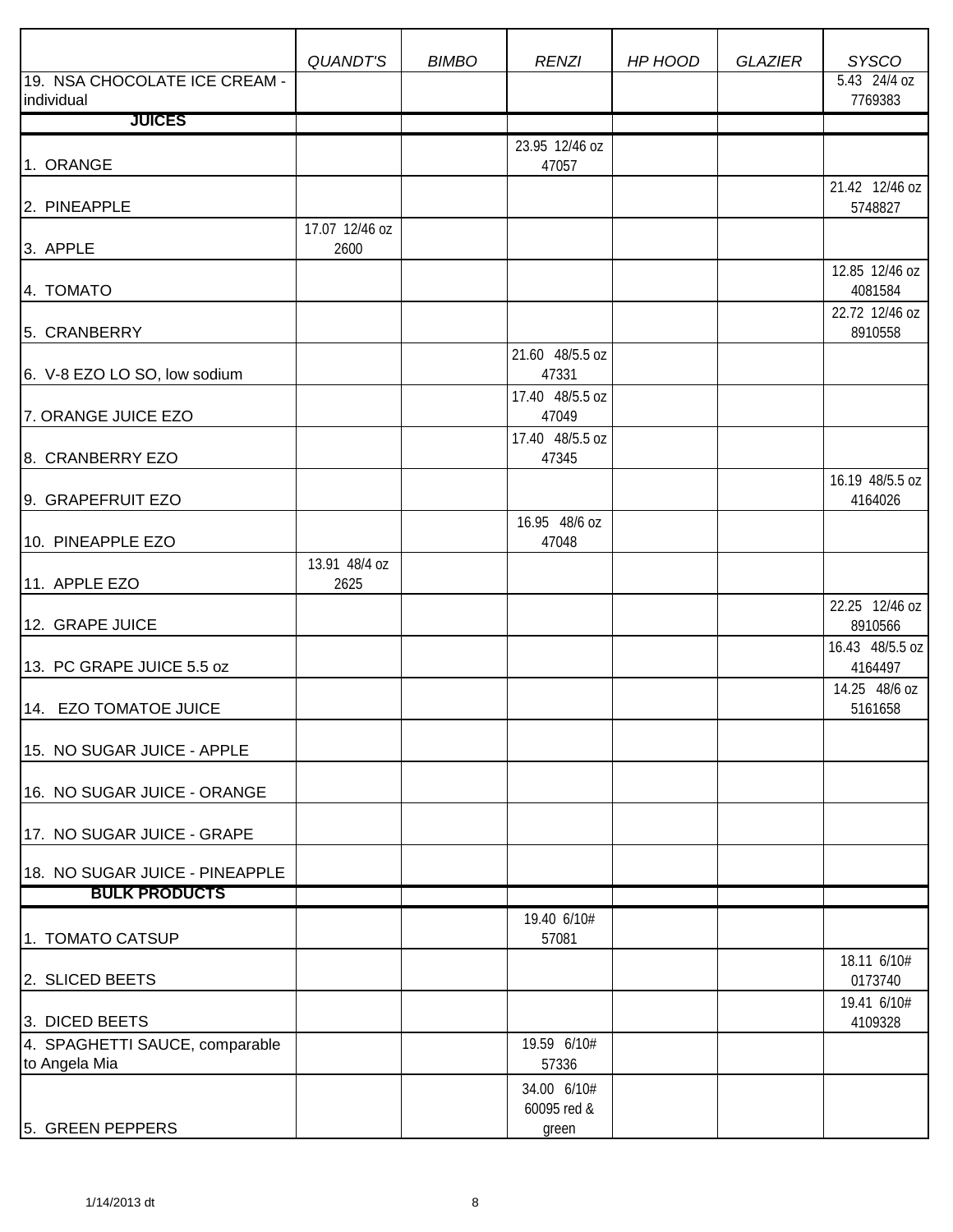|                                 | QUANDT'S            | <b>BIMBO</b> | <b>RENZI</b>         | HP HOOD | <b>GLAZIER</b> | <b>SYSCO</b>               |
|---------------------------------|---------------------|--------------|----------------------|---------|----------------|----------------------------|
|                                 | 38.52 6/10#         |              |                      |         |                |                            |
| 6. RED PEPPERS                  | 1981                |              |                      |         |                |                            |
| 7. MUSHROOMS                    |                     |              | 36.50 6/10#<br>68025 |         |                |                            |
|                                 |                     |              |                      |         |                | 19.15 6/10#                |
| 8. NORTHERN BEAN                |                     |              |                      |         |                | 4062360                    |
| 9. POTATO PEARL Vitamin C       | 36.67 6/5#          |              |                      |         |                |                            |
| Enriched                        | 2082                |              |                      |         |                |                            |
| 10. STEWED TOMATO Grade A       |                     |              |                      |         |                | 20.46 6/10#<br>5096474     |
|                                 |                     |              | 28.95 6/10#          |         |                |                            |
| 11. TOMATO PASTE Grade A        |                     |              | 57035                |         |                |                            |
| 12. SWEET POTATOES, syrup Grade |                     |              | 27.75 6/10#          |         |                |                            |
| A                               |                     |              | 92369                |         |                |                            |
|                                 |                     |              | 17.94 6/10#          |         |                |                            |
| 13. PIZZA SAUCE Grade A         |                     |              | 57051                |         |                | 23.63 6/10#                |
| 14. POTATOES DICED              |                     |              |                      |         |                | 4108866                    |
|                                 |                     |              |                      |         |                | 17.09 6/10#                |
| 15. TOMATO SAUCE                |                     |              |                      |         |                | 4001921                    |
| 16. FRESH VAC PACKED DICED      |                     |              |                      |         |                | 14.67 2/10#                |
| <b>POTATOES</b>                 |                     |              |                      |         |                | 2598159                    |
| 17. CANNONBALL BBQ SAUCE        |                     |              |                      |         |                | 19.52 4/gal<br>8902134     |
|                                 |                     |              |                      |         |                | 66.80 6/10#                |
| 18. CANNED BEEF STEW            |                     |              |                      |         |                | 4067039                    |
|                                 |                     |              |                      |         |                | 20.13 6/10#                |
| 19. CANNED CREAM STYLE CORN     |                     |              |                      |         |                | 0582106                    |
| 20. CANNED CHILI SAUCE          |                     |              |                      |         |                | 23.37 6/10<br>5096490      |
|                                 | 18.74 6/10#         |              |                      |         |                |                            |
| 21. CANNED GREEN BEANS          | 1224                |              |                      |         |                |                            |
|                                 |                     |              |                      |         |                | 20.54 6/10#                |
| 22. CANNED WAX BEANS            |                     |              |                      |         |                | 4935854                    |
| 23. CANNED KIDNEY BEANS         | 20.52 6/10#<br>1168 |              |                      |         |                |                            |
|                                 |                     |              |                      |         |                | 24.14 12/50 oz             |
| 24. BROWN GRAVEY                |                     |              |                      |         |                | 4184727                    |
|                                 |                     |              |                      |         |                | 18.02 6/10#                |
| 25. PINTO BEANS                 |                     |              |                      |         |                | 3362274                    |
| 26. LOW FAT MAYONNAISE          | 21.53 4/gal<br>8651 |              |                      |         |                |                            |
|                                 |                     |              |                      |         |                | 31.51 4/gal                |
| 27. COLE SLAW DRESSING          |                     |              |                      |         |                | 4002499                    |
|                                 | 25.68 6/5#          |              |                      |         |                |                            |
| 28. ITALIAN BREADCRUMBS         | 8054                |              |                      |         |                |                            |
| 29. POTATO - SLICED -           |                     |              |                      |         |                | 45.58 4/5#                 |
| <b>DEHYRATED</b>                |                     |              |                      |         |                | 4003091<br>$42.53$ 6/2.25# |
| 30. POTATO - SCALLOPED 20.35 oz |                     |              |                      |         |                | 7489378                    |
| <b>FRUITS</b>                   |                     |              |                      |         |                |                            |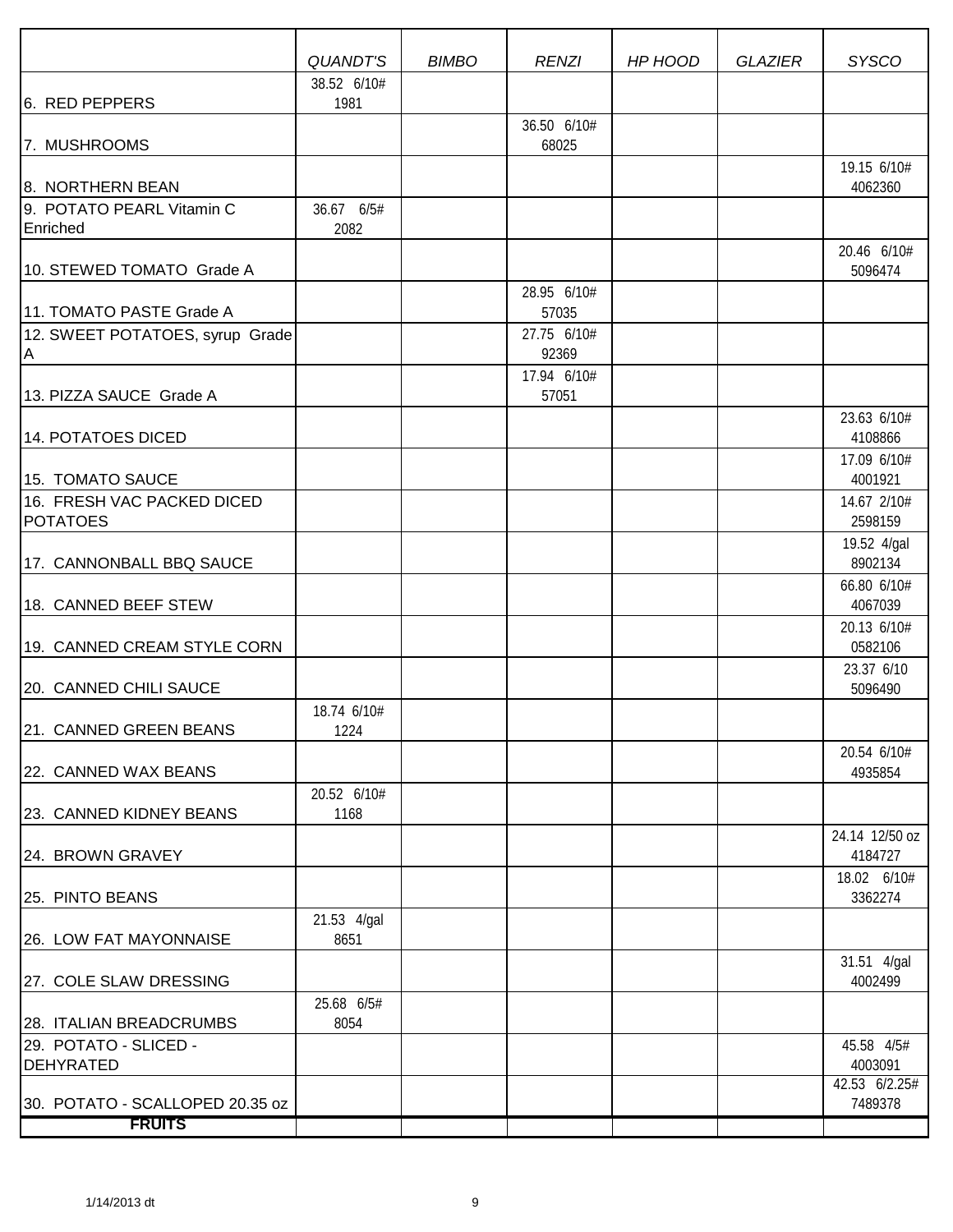| 23.61 6/10#<br>127<br>24.84 72/4 oz<br>146<br>2. PC APPLESAUCE, 40Z<br>3. CRANBERRY SAUCE Whole,<br>41.28 6/10#<br><b>Grade A</b><br>5729983<br>34.89 6/101 oz<br>64050<br>29.00 6/10#<br>5. FRUIT COCKTAIL<br>63101<br>28.50 6/10#<br>6. PEACHES yellow, light cling halves,<br>Grade A<br>63043 slices<br>28.50 6/10#<br>63043<br>27.00 6/10#<br>64011 sliced<br>8. PEARS halves, light Grade A<br>25.50 6/10#<br>9. PEARS pieces, light Grade A<br>64012 diced<br>10. CRUSHED PINEAPPLE: fancy,<br>22.22 6/10#<br>770<br>27.49 6/10#<br>4119343<br>21.11 6/10#<br>784<br>24.50 6/10#<br>Grade A<br>63037<br>24.70 6/10#<br>14. MANDARIN ORANGE, sections,<br>66031<br>light<br>14.26 1/8#<br>2527786<br>27.50 6/10#<br>64030<br>banana, etc.<br>28.61 144/1.5 oz<br>17. SEEDLESS RAISINS<br>9387317<br>35.10 30#<br>18. FROZEN STRAWBERRIES,<br>0835625 sortouts<br>36.23 6/6.5#<br><b>SWEETENED</b><br>7652409<br>48/4 oz 21.23<br>peach 9704917/<br>22.09 mix 9705047 /<br>20. FRUIT CUPS<br>21.09 pear 9704974<br>31.68 6/10#<br>0029078<br><b>VEGETABLES - FROZEN</b><br>12.01 20#<br>12110<br>22.52 12/2.5# |                                          | QUANDT'S | <b>BIMBO</b> | <b>RENZI</b> | HP HOOD | <b>GLAZIER</b> | <b>SYSCO</b> |
|---------------------------------------------------------------------------------------------------------------------------------------------------------------------------------------------------------------------------------------------------------------------------------------------------------------------------------------------------------------------------------------------------------------------------------------------------------------------------------------------------------------------------------------------------------------------------------------------------------------------------------------------------------------------------------------------------------------------------------------------------------------------------------------------------------------------------------------------------------------------------------------------------------------------------------------------------------------------------------------------------------------------------------------------------------------------------------------------------------------------|------------------------------------------|----------|--------------|--------------|---------|----------------|--------------|
|                                                                                                                                                                                                                                                                                                                                                                                                                                                                                                                                                                                                                                                                                                                                                                                                                                                                                                                                                                                                                                                                                                                     | 1. APPLESAUCE Unsweetened,               |          |              |              |         |                |              |
|                                                                                                                                                                                                                                                                                                                                                                                                                                                                                                                                                                                                                                                                                                                                                                                                                                                                                                                                                                                                                                                                                                                     | <b>Grade A</b>                           |          |              |              |         |                |              |
|                                                                                                                                                                                                                                                                                                                                                                                                                                                                                                                                                                                                                                                                                                                                                                                                                                                                                                                                                                                                                                                                                                                     |                                          |          |              |              |         |                |              |
|                                                                                                                                                                                                                                                                                                                                                                                                                                                                                                                                                                                                                                                                                                                                                                                                                                                                                                                                                                                                                                                                                                                     |                                          |          |              |              |         |                |              |
|                                                                                                                                                                                                                                                                                                                                                                                                                                                                                                                                                                                                                                                                                                                                                                                                                                                                                                                                                                                                                                                                                                                     |                                          |          |              |              |         |                |              |
|                                                                                                                                                                                                                                                                                                                                                                                                                                                                                                                                                                                                                                                                                                                                                                                                                                                                                                                                                                                                                                                                                                                     | 4. CRANBERRY SAUCE, Jellied,             |          |              |              |         |                |              |
|                                                                                                                                                                                                                                                                                                                                                                                                                                                                                                                                                                                                                                                                                                                                                                                                                                                                                                                                                                                                                                                                                                                     | <b>Grade A</b>                           |          |              |              |         |                |              |
|                                                                                                                                                                                                                                                                                                                                                                                                                                                                                                                                                                                                                                                                                                                                                                                                                                                                                                                                                                                                                                                                                                                     |                                          |          |              |              |         |                |              |
|                                                                                                                                                                                                                                                                                                                                                                                                                                                                                                                                                                                                                                                                                                                                                                                                                                                                                                                                                                                                                                                                                                                     |                                          |          |              |              |         |                |              |
|                                                                                                                                                                                                                                                                                                                                                                                                                                                                                                                                                                                                                                                                                                                                                                                                                                                                                                                                                                                                                                                                                                                     |                                          |          |              |              |         |                |              |
|                                                                                                                                                                                                                                                                                                                                                                                                                                                                                                                                                                                                                                                                                                                                                                                                                                                                                                                                                                                                                                                                                                                     |                                          |          |              |              |         |                |              |
|                                                                                                                                                                                                                                                                                                                                                                                                                                                                                                                                                                                                                                                                                                                                                                                                                                                                                                                                                                                                                                                                                                                     | 7. PEACHES sliced, light Grade A         |          |              |              |         |                |              |
|                                                                                                                                                                                                                                                                                                                                                                                                                                                                                                                                                                                                                                                                                                                                                                                                                                                                                                                                                                                                                                                                                                                     |                                          |          |              |              |         |                |              |
|                                                                                                                                                                                                                                                                                                                                                                                                                                                                                                                                                                                                                                                                                                                                                                                                                                                                                                                                                                                                                                                                                                                     |                                          |          |              |              |         |                |              |
|                                                                                                                                                                                                                                                                                                                                                                                                                                                                                                                                                                                                                                                                                                                                                                                                                                                                                                                                                                                                                                                                                                                     |                                          |          |              |              |         |                |              |
|                                                                                                                                                                                                                                                                                                                                                                                                                                                                                                                                                                                                                                                                                                                                                                                                                                                                                                                                                                                                                                                                                                                     |                                          |          |              |              |         |                |              |
|                                                                                                                                                                                                                                                                                                                                                                                                                                                                                                                                                                                                                                                                                                                                                                                                                                                                                                                                                                                                                                                                                                                     | juice Hawaiian Coarse, Grade A           |          |              |              |         |                |              |
|                                                                                                                                                                                                                                                                                                                                                                                                                                                                                                                                                                                                                                                                                                                                                                                                                                                                                                                                                                                                                                                                                                                     | 11. SLICED APPLES: sliced, juice or      |          |              |              |         |                |              |
|                                                                                                                                                                                                                                                                                                                                                                                                                                                                                                                                                                                                                                                                                                                                                                                                                                                                                                                                                                                                                                                                                                                     | water packed, Grade A                    |          |              |              |         |                |              |
|                                                                                                                                                                                                                                                                                                                                                                                                                                                                                                                                                                                                                                                                                                                                                                                                                                                                                                                                                                                                                                                                                                                     | 12. PINEAPPLE TIDBITS: light, Grade<br>Α |          |              |              |         |                |              |
|                                                                                                                                                                                                                                                                                                                                                                                                                                                                                                                                                                                                                                                                                                                                                                                                                                                                                                                                                                                                                                                                                                                     | 13. PINEAPPLE, sliced, juice packed,     |          |              |              |         |                |              |
|                                                                                                                                                                                                                                                                                                                                                                                                                                                                                                                                                                                                                                                                                                                                                                                                                                                                                                                                                                                                                                                                                                                     |                                          |          |              |              |         |                |              |
|                                                                                                                                                                                                                                                                                                                                                                                                                                                                                                                                                                                                                                                                                                                                                                                                                                                                                                                                                                                                                                                                                                                     |                                          |          |              |              |         |                |              |
|                                                                                                                                                                                                                                                                                                                                                                                                                                                                                                                                                                                                                                                                                                                                                                                                                                                                                                                                                                                                                                                                                                                     |                                          |          |              |              |         |                |              |
|                                                                                                                                                                                                                                                                                                                                                                                                                                                                                                                                                                                                                                                                                                                                                                                                                                                                                                                                                                                                                                                                                                                     | 15. FRUIT MEDLEY, Festival/Classic,      |          |              |              |         |                |              |
|                                                                                                                                                                                                                                                                                                                                                                                                                                                                                                                                                                                                                                                                                                                                                                                                                                                                                                                                                                                                                                                                                                                     | melon pieces, grapes, etc                |          |              |              |         |                |              |
|                                                                                                                                                                                                                                                                                                                                                                                                                                                                                                                                                                                                                                                                                                                                                                                                                                                                                                                                                                                                                                                                                                                     | 16. TROPICAL FRUIT, papaya,              |          |              |              |         |                |              |
|                                                                                                                                                                                                                                                                                                                                                                                                                                                                                                                                                                                                                                                                                                                                                                                                                                                                                                                                                                                                                                                                                                                     |                                          |          |              |              |         |                |              |
|                                                                                                                                                                                                                                                                                                                                                                                                                                                                                                                                                                                                                                                                                                                                                                                                                                                                                                                                                                                                                                                                                                                     |                                          |          |              |              |         |                |              |
|                                                                                                                                                                                                                                                                                                                                                                                                                                                                                                                                                                                                                                                                                                                                                                                                                                                                                                                                                                                                                                                                                                                     |                                          |          |              |              |         |                |              |
|                                                                                                                                                                                                                                                                                                                                                                                                                                                                                                                                                                                                                                                                                                                                                                                                                                                                                                                                                                                                                                                                                                                     | <b>UNSWEETENED</b>                       |          |              |              |         |                |              |
|                                                                                                                                                                                                                                                                                                                                                                                                                                                                                                                                                                                                                                                                                                                                                                                                                                                                                                                                                                                                                                                                                                                     | 19. FROZEN STRAWBERRIES,                 |          |              |              |         |                |              |
|                                                                                                                                                                                                                                                                                                                                                                                                                                                                                                                                                                                                                                                                                                                                                                                                                                                                                                                                                                                                                                                                                                                     |                                          |          |              |              |         |                |              |
|                                                                                                                                                                                                                                                                                                                                                                                                                                                                                                                                                                                                                                                                                                                                                                                                                                                                                                                                                                                                                                                                                                                     |                                          |          |              |              |         |                |              |
|                                                                                                                                                                                                                                                                                                                                                                                                                                                                                                                                                                                                                                                                                                                                                                                                                                                                                                                                                                                                                                                                                                                     |                                          |          |              |              |         |                |              |
|                                                                                                                                                                                                                                                                                                                                                                                                                                                                                                                                                                                                                                                                                                                                                                                                                                                                                                                                                                                                                                                                                                                     |                                          |          |              |              |         |                |              |
|                                                                                                                                                                                                                                                                                                                                                                                                                                                                                                                                                                                                                                                                                                                                                                                                                                                                                                                                                                                                                                                                                                                     | 21. APRICOTS                             |          |              |              |         |                |              |
|                                                                                                                                                                                                                                                                                                                                                                                                                                                                                                                                                                                                                                                                                                                                                                                                                                                                                                                                                                                                                                                                                                                     |                                          |          |              |              |         |                |              |
|                                                                                                                                                                                                                                                                                                                                                                                                                                                                                                                                                                                                                                                                                                                                                                                                                                                                                                                                                                                                                                                                                                                     |                                          |          |              |              |         |                |              |
|                                                                                                                                                                                                                                                                                                                                                                                                                                                                                                                                                                                                                                                                                                                                                                                                                                                                                                                                                                                                                                                                                                                     | 1. CUT GREEN BEANS, Grade A              |          |              |              |         |                |              |
|                                                                                                                                                                                                                                                                                                                                                                                                                                                                                                                                                                                                                                                                                                                                                                                                                                                                                                                                                                                                                                                                                                                     | 2. CUT WAX BEANS, Grade A                | 12058    |              |              |         |                |              |
| 13.14 20#<br>12105                                                                                                                                                                                                                                                                                                                                                                                                                                                                                                                                                                                                                                                                                                                                                                                                                                                                                                                                                                                                                                                                                                  | 3. CUT BROCCOLI, Grade A                 |          |              |              |         |                |              |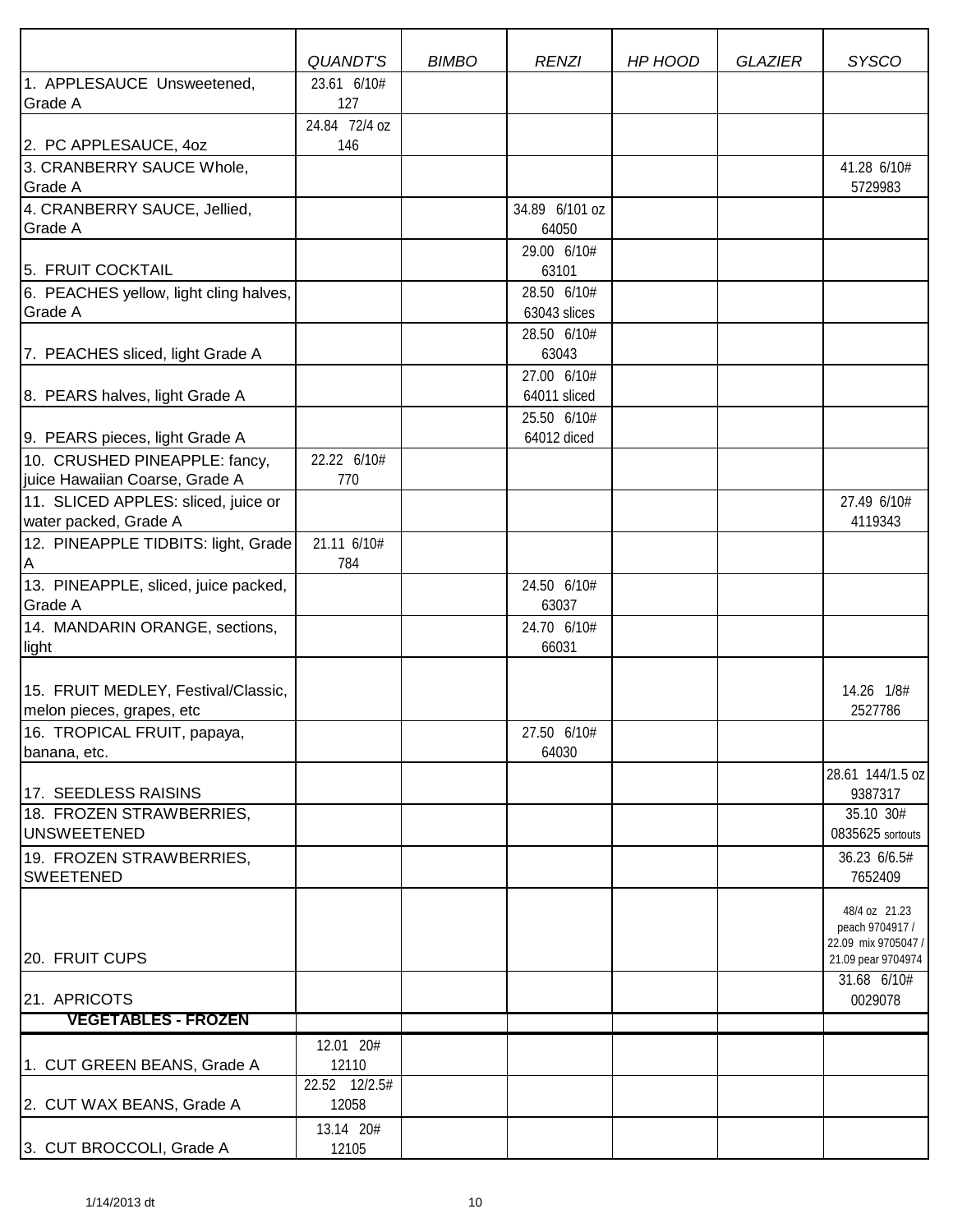|                                            | <b>QUANDT'S</b>        | <b>BIMBO</b> | <b>RENZI</b>       | HP HOOD | <b>GLAZIER</b>       | <b>SYSCO</b>            |
|--------------------------------------------|------------------------|--------------|--------------------|---------|----------------------|-------------------------|
| 4. BRUSSEL SPROUTS, Grade A                |                        |              | 10.60 20#          |         | 18.24 12/2#<br>15420 |                         |
| 5. CUT CARROTS, Grade A                    |                        |              | 45132              |         |                      |                         |
| 6. BABY CARROTS, whole Grade A             |                        |              |                    |         |                      | 17.72 12/2#<br>1055508  |
| 7. SPINACH, chopped Grade A                | 21.18 12/3#<br>12084   |              |                    |         |                      |                         |
| 8. CAULIFLOWER, grade A                    | 17.00 12/2.5#<br>12026 |              |                    |         |                      |                         |
| 9. CORN, Grade A                           |                        |              |                    |         |                      | 24.88 3/10#<br>3836889  |
| 10. MIXED VEGETABLES Grade A, 5<br>way mix |                        |              | 14.50 20#<br>45134 |         |                      |                         |
| 11. ORIENTAL BLEND, Grade A                |                        |              |                    |         |                      | 17.69 12/2#<br>8491383  |
| 12. SWEET PEAS, Grade A                    |                        |              | 15.50 20#<br>45136 |         |                      |                         |
| 13. PEAS/CARROTS, Grade A                  | 22.91 12/2.5#<br>12079 |              |                    |         |                      |                         |
| 14. HUBBARD SQUASH, Grade A                | 31.94 12/4#<br>12091   |              |                    |         |                      |                         |
| 15. ASPARAGUS, Grade A                     |                        |              |                    |         |                      | 21.28 6/2.5#<br>1532159 |
| 16. IT CUT GREEN BEANS, Grade A            |                        |              |                    |         |                      | 19.21 12/2#<br>1389931  |
| 17. BROCCOLI SPEARS, Grade A               |                        |              |                    |         |                      | 16.95 12/2#<br>7288119  |
| 18. LIMA BEANS, Grade A                    | 33.05 12/2.5#<br>12008 |              |                    |         |                      |                         |
| 19. CAPRI MIX, Grade A                     |                        |              |                    |         |                      | 19.04 12/2#<br>1528769  |
| 20. ITALIAN MIX, Grade A                   |                        |              | 17.25 20#<br>45324 |         |                      |                         |
| 21. WINTER BLEND, Grade A                  |                        |              | 16.15 20#<br>45320 |         |                      |                         |
| 22. SCAND BLEND, Grade A                   |                        |              |                    |         |                      | 19.36 12/2#<br>1474980  |
| 23. JAPANESE STIR FRY, Grade A             | 22.74 12/2#<br>12068   |              |                    |         |                      |                         |
| 24. FAJITA STRIPS 12-2#                    |                        |              |                    |         |                      | 24.93 6/4#<br>2182665   |
| 25. CALIFORNIA BLEND, Grade A              |                        |              | 14.00 20#<br>44601 |         |                      |                         |
| 26. BREAKFAST CUBE POTATOES                |                        |              |                    |         |                      | 18.54 6/5#<br>3644036   |
| 27. FRENCH GREEN BEANS                     |                        |              |                    |         |                      | 18.74 12/2#<br>0672356  |
| 28. DICED ONIONS                           | 14.35 12/2#<br>12207   |              |                    |         |                      |                         |
| 29. FRENCH FRIES                           | 15.73 6/5#<br>12152    |              |                    |         |                      |                         |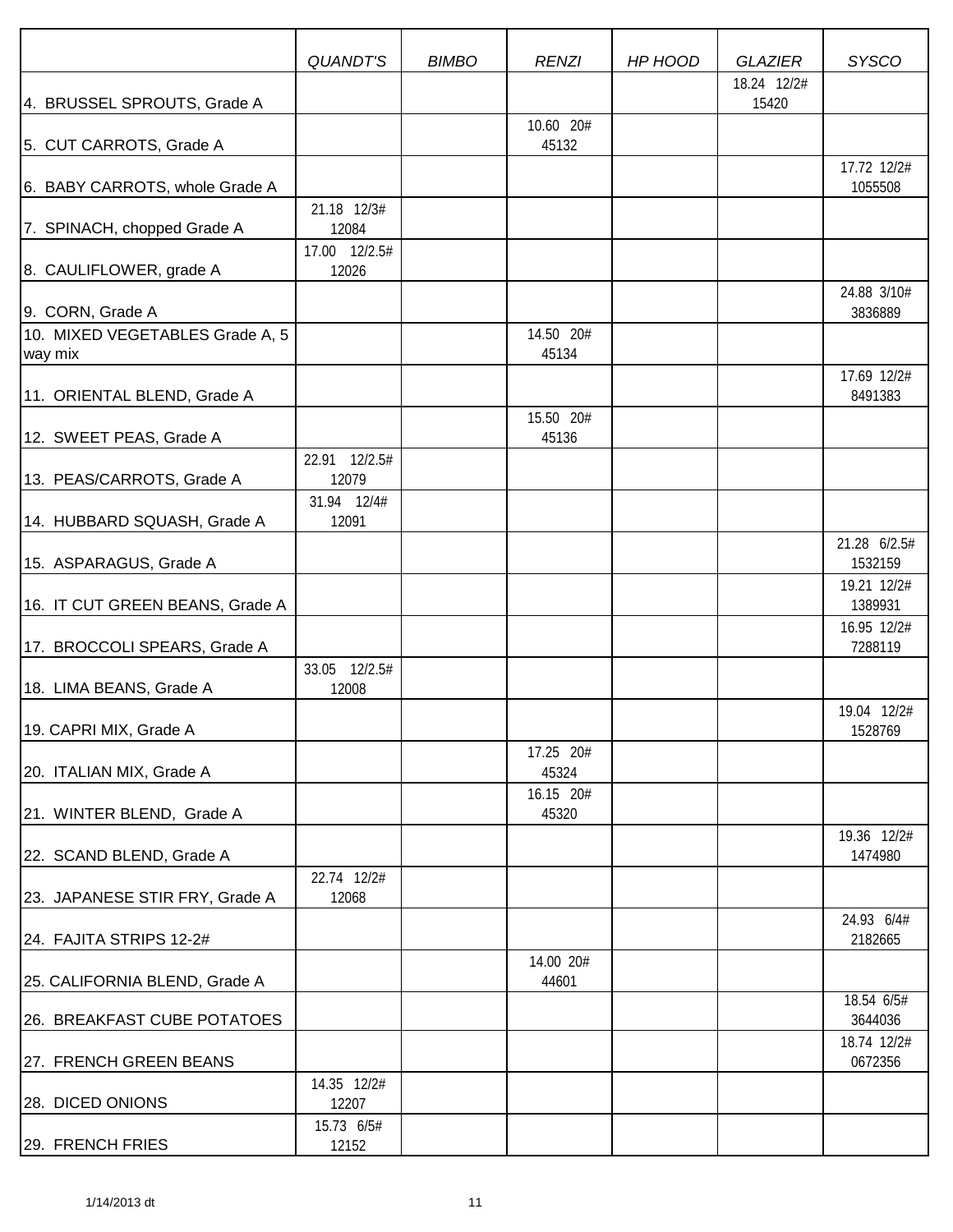|                                           | <b>QUANDT'S</b>                             | <b>BIMBO</b> | <b>RENZI</b>                                | HP HOOD | <b>GLAZIER</b> | <b>SYSCO</b>                                                                                   |
|-------------------------------------------|---------------------------------------------|--------------|---------------------------------------------|---------|----------------|------------------------------------------------------------------------------------------------|
|                                           | 23.57 12/3#                                 |              |                                             |         |                |                                                                                                |
| 30. FROZEN ZUCCHINI                       | 12090<br>23.56 12/2.5#                      |              |                                             |         |                |                                                                                                |
| 31. FROZEN PEARL ONIONS                   | 12087                                       |              |                                             |         |                |                                                                                                |
| 32. FROZEN DICED GREEN<br><b>PEPPERS</b>  |                                             |              |                                             |         |                | 19.39 12/2#<br>1876069                                                                         |
| <b>PUDDING</b>                            |                                             |              |                                             |         |                |                                                                                                |
| 1. REGULAR CHOCOLATE                      |                                             |              | 23.00 12/24 oz<br>28450 mix                 |         |                |                                                                                                |
| 2. REGULAR BUTTERSCOTCH                   | 23.29 6/10#<br>6112                         |              |                                             |         |                |                                                                                                |
| 3. REGULAR VANILLA                        |                                             |              |                                             |         |                | 22.12 12/24 oz<br>4010922                                                                      |
| 4. REGULAR PISTACHIO                      |                                             |              |                                             |         |                |                                                                                                |
| 5. SUGAR FREE                             |                                             |              |                                             |         |                | 12/3.5 oz 18.98<br>choc:6798658 / 19.04<br>van:6798637                                         |
| 6. SNACK PACK PUDDINGS                    |                                             |              |                                             |         |                | 48/3.5 oz 15.19<br>butter:6213615 &<br>tapicoa:6051452/<br>15.13 choc:5661582<br>& van:5763834 |
| 7. DIABETIC SNACK PACK<br><b>PUDDINGS</b> |                                             |              |                                             |         |                | 48/4 oz 20.43<br>rice:6959159 /<br>tapioca: 1642362 /<br>van:2619500 / 21.12<br>choc:2496560   |
| 8. TAPIOCA PUDDING                        | 26.33 6/10#<br>6120<br>23.29 6/10#          |              |                                             |         |                |                                                                                                |
| 9. LEMON PUDDING                          | 6114                                        |              |                                             |         |                |                                                                                                |
| JELLO                                     |                                             |              |                                             |         |                |                                                                                                |
| 1. REGULAR                                | 23.16 12/24 oz<br>5804 red / 5803<br>citrus |              |                                             |         |                |                                                                                                |
| 2. SUGAR FREE RED                         |                                             |              |                                             |         |                | 23.78 18/2.75 oz<br>7188711                                                                    |
| 3. SUGAR FREE CITRUS                      |                                             |              |                                             |         |                | 23.80 18/2.75 oz<br>7188701                                                                    |
| <b>DAIRY</b>                              |                                             |              |                                             |         |                |                                                                                                |
| 1. MEXICAN SHREDDED CHEESE                |                                             |              |                                             |         |                | 45.09 4/5#<br>2406189                                                                          |
| 2. CHEESE, EXTRA SHARP, block             |                                             |              |                                             |         |                | 27.98 2/5#<br>3812971                                                                          |
| 3. CHEESE AMER PROCESSED<br><b>SLICED</b> |                                             |              | 44.00 4/5#<br>25038 white /<br>25039 yellow |         |                |                                                                                                |
| 4. MAYONNAISE                             |                                             |              | 24.70 4/gal<br>56206                        |         |                |                                                                                                |
| 5. MARGARINE                              |                                             |              | 20.75 30/1#<br>29088                        |         |                |                                                                                                |
| 6. MOZZARELLA CHEESE<br><b>SHREDDED</b>   |                                             |              |                                             |         |                | 69.00 6/5#<br>7483654                                                                          |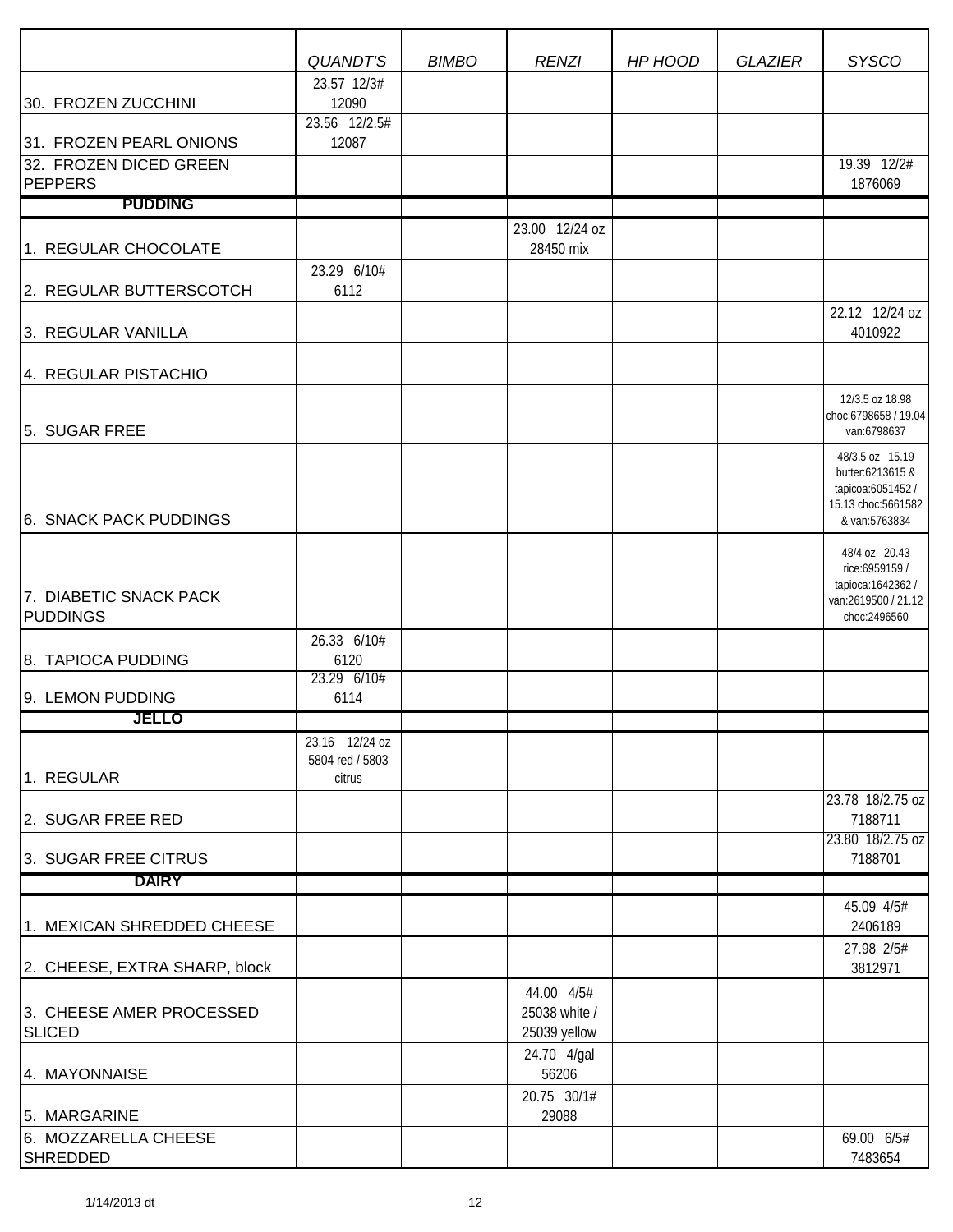|                                                                       | QUANDT'S                | <b>BIMBO</b> | <b>RENZI</b>                                   | HP HOOD                | <b>GLAZIER</b>                            | <b>SYSCO</b>              |
|-----------------------------------------------------------------------|-------------------------|--------------|------------------------------------------------|------------------------|-------------------------------------------|---------------------------|
| 7. PARMESAN CHEESE<br>8. PIZZA CRUST, 12x16" rectangular<br>par baked |                         |              | 53.80 4/5#<br>25600<br>25.20 10/43 oz<br>37807 |                        |                                           |                           |
| 9. YOGURT: 24/4 oz CONTAINERS<br><b>PER CASE</b>                      |                         |              |                                                |                        |                                           | 10.01 48/4 oz<br>8653964  |
| 10. LOWFAT COTTAGE CHEESE                                             | 36.61 6/5#<br>37408     |              |                                                |                        |                                           |                           |
| 11. SHREDDED SHARP CHEESE                                             |                         |              |                                                |                        |                                           | 51.32 4/5#<br>1159946     |
| 12. LIQUID BUTTER                                                     |                         |              |                                                |                        |                                           | 27.87 3/gal<br>4577391    |
| 13. READY WHIP TOPPING                                                | 25.13 12/14 oz<br>10316 |              |                                                |                        |                                           |                           |
| 14. PC MARGARINE cups                                                 |                         |              |                                                |                        |                                           | 14.09 900/5 gm<br>6631123 |
| 15. PC BUTTER cups                                                    |                         |              |                                                |                        |                                           | 20.41 720/5 gm<br>8415242 |
| 16. 1% COTTAGE CHEESE                                                 | 36.61 6/5#<br>37408     |              |                                                |                        |                                           |                           |
| 17. SOUR CREAM                                                        | 30.69 6/5#<br>10315     |              |                                                |                        |                                           |                           |
| 18. LIGHT YOGURT - assorted<br>flavors                                |                         |              |                                                |                        | 18.30 48/4 oz<br>11293 / 11289 /<br>11291 |                           |
| 19. CHEESE, SWISS                                                     | 82.84 6/5#<br>37342     |              |                                                |                        |                                           |                           |
| 20) WHOLE MILK - Gallon                                               |                         |              |                                                | 13.00 4/gal<br>0320    |                                           |                           |
| 21) WHOLE MILK - 1/2 Gallon                                           |                         |              |                                                | 15.30 9/.5 gal<br>0189 |                                           |                           |
| 22) WHOLE MILK - 8 oz                                                 |                         |              |                                                | 9.85 50/8 oz<br>1551   |                                           |                           |
| 23) SKIM MILK - 1/2 Gallon                                            |                         |              |                                                |                        | 14.80 9/.5 gal<br>3700                    |                           |
| 24) SKIM MILK - 8 oz                                                  |                         |              |                                                | 8.00 50/8 oz<br>1554   |                                           |                           |
| 25) 1% MILK - 1/2 Gallon                                              |                         |              |                                                | 13.50 9/.5 gal<br>0252 |                                           |                           |
| 26) 1% MILK - 8 oz                                                    |                         |              |                                                | 8.55 50/8 oz<br>1553   |                                           |                           |
| 27) FAT FREE MILK - CHOCOLATE -<br>8 oz                               |                         |              |                                                | 10.75 50/8 oz<br>11244 |                                           |                           |
| 28) LACTATE FAT FREE - 8 oz                                           |                         |              |                                                |                        | 19.00 50/8 oz<br>11506                    |                           |
| 29) HALF & HALF - qt                                                  |                         |              |                                                |                        |                                           | 17.40 12/32 oz<br>4828554 |
| 30) EGG NOG - Seasonal - qt                                           |                         |              |                                                |                        |                                           |                           |
| <b>COOKIES &amp; CRACKERS</b>                                         |                         |              |                                                |                        |                                           |                           |
| 1. GRAHAM CRACKERS, individual<br>packages                            |                         |              |                                                |                        |                                           | 14.05 200/2ct<br>3156015  |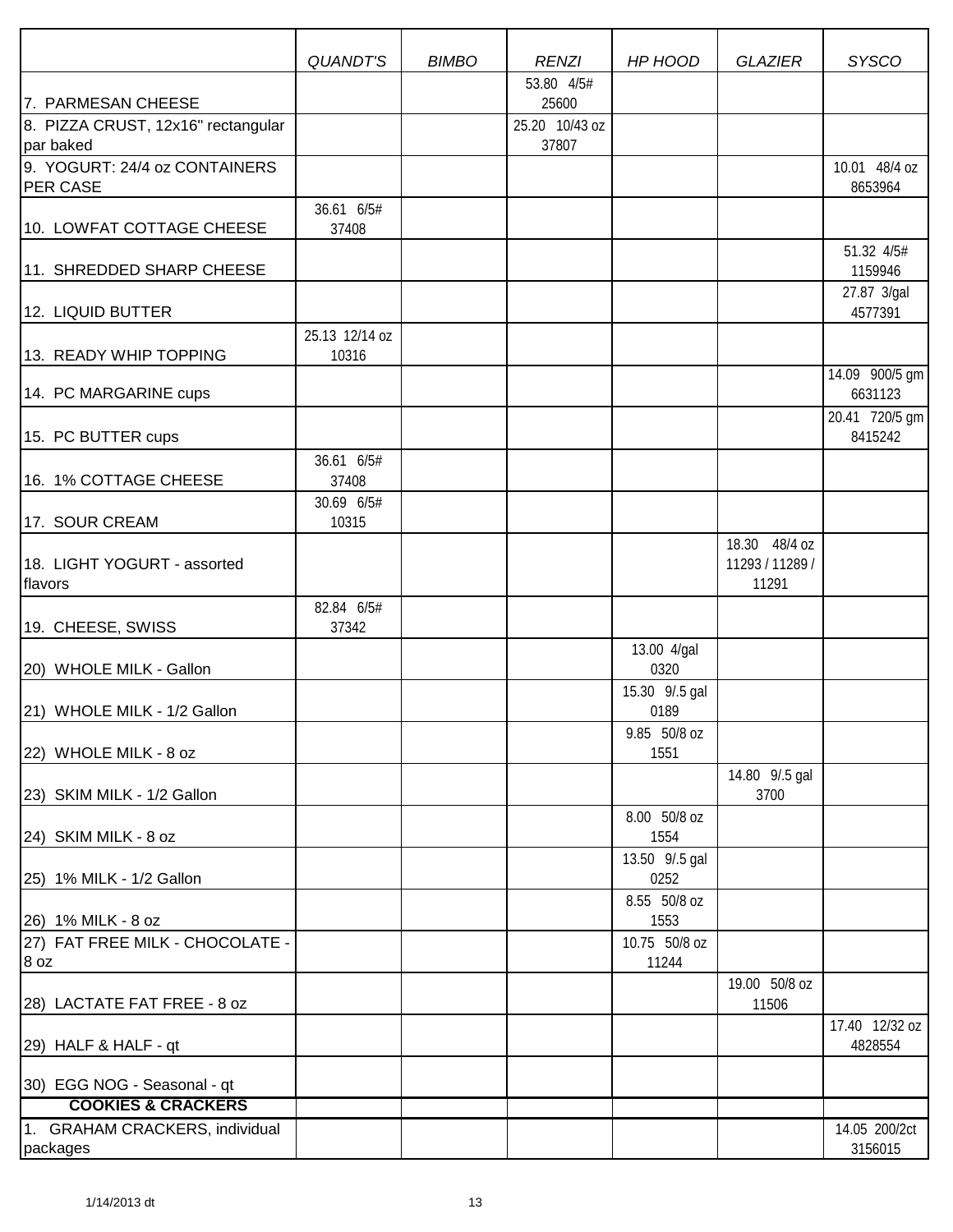|                                                        | <b>QUANDT'S</b>        | <b>BIMBO</b> | <b>RENZI</b>            | HP HOOD | <b>GLAZIER</b> | <b>SYSCO</b>                                                                                                                         |
|--------------------------------------------------------|------------------------|--------------|-------------------------|---------|----------------|--------------------------------------------------------------------------------------------------------------------------------------|
| 2. SALTINES UNSALTED TOPS,                             |                        |              | 16.05 500/2 ct          |         |                |                                                                                                                                      |
| individual packages                                    |                        |              | 73312                   |         |                |                                                                                                                                      |
| 3. SALTINE - KRISPY - individual<br>pkgs               |                        |              |                         |         |                | 7.16 500/2 pk<br>4204996                                                                                                             |
|                                                        |                        |              |                         |         |                | 35.61 120/1 oz                                                                                                                       |
| 4. FIG NEWTONS/indivudual pkgs.                        |                        |              |                         |         |                | 4220554                                                                                                                              |
| 5. FIG NEWTONS #1                                      |                        |              |                         |         |                |                                                                                                                                      |
| 6. SUGAR COOKIES frozen ready to<br>bake dough         |                        |              | 31.50 240/1 oz<br>37439 |         |                |                                                                                                                                      |
| 7. PEANUT BUTTER COOKIES ready<br>to bake frozen dough |                        |              |                         |         |                | 39.78 213/1.5 oz<br>7220346                                                                                                          |
| 8. CHOCOLATE CHIP COOKIES                              |                        |              | 34.85 240/1 oz          |         |                |                                                                                                                                      |
| frozen ready to bake dough                             |                        |              | 37436                   |         |                |                                                                                                                                      |
| 9. LORNA DOONE COOKIE                                  |                        |              |                         |         |                | 30.52 120/1 oz<br>4125852                                                                                                            |
|                                                        | 40.99 120/3 ct         |              |                         |         |                |                                                                                                                                      |
| 10. SUGAR FREE COOKIE: Lemon                           | 7808                   |              |                         |         |                |                                                                                                                                      |
| SUGAR FREE COOKIE: Chocolate                           | 41.16 120/3 ct<br>7800 |              |                         |         |                |                                                                                                                                      |
| SUGAR FREE COOKIE: Short                               |                        |              |                         |         |                | 38.48 120/8 ct                                                                                                                       |
| <b>Bread</b>                                           |                        |              |                         |         |                | 3294980                                                                                                                              |
| 11. WHITE CHIP MACADAMIAN NUT                          |                        |              |                         |         |                | 44.34 213/1.5 oz                                                                                                                     |
| - frozen ready to bake dough                           |                        |              |                         |         |                | 7220684                                                                                                                              |
| <b>MISC</b>                                            |                        |              |                         |         |                |                                                                                                                                      |
| 1. FROZEN FRENCH TOAST                                 |                        |              |                         |         |                | 17.23 144/1.5 oz<br>3580487                                                                                                          |
| 2. FROZEN WAFFLES                                      |                        |              |                         |         |                | 11.18 144/.83 oz<br>3788908                                                                                                          |
| 3. FROZEN PANCAKES                                     |                        |              |                         |         |                | 9.51 144/1.2 oz<br>0669200                                                                                                           |
| 4. READY MADE BISCUITS 3"                              |                        |              |                         |         |                | 20.73 120/2 oz<br>5083670                                                                                                            |
| 5. READY MADE BISCUITS 2"                              |                        |              |                         |         |                | 23.85 240/1 oz<br>5083571                                                                                                            |
| 6. TORTILLA SHELLS                                     |                        |              |                         |         |                | 13.14 6" 24/12 ct<br>2385748 / 16.98<br>8.25" 20/12 ct<br>2385763 / 22.91 10"<br>16/12 ct 2385771 /<br>28.62 12" 12/12 ct<br>7327844 |
|                                                        |                        |              |                         |         |                | 11.31 6/17 oz                                                                                                                        |
| 7. SPRAY COATING (pan)                                 |                        |              |                         |         |                | 4135380                                                                                                                              |
| 8. SUGAR FREE HOT CHOCOLATE -<br>individual            | 19.70 6/25 ct<br>5126  |              |                         |         |                |                                                                                                                                      |
| 9. PC SUGAR FREE PANCAKE<br><b>SYRUP</b>               |                        |              |                         |         |                | 14.20 100/1 oz<br>5932280                                                                                                            |
| 10. PC PANCAKE SYRUP                                   |                        |              |                         |         |                | 7.27 100/1.5 oz<br>8435273                                                                                                           |
| 11. PC HALF & HALF                                     |                        |              |                         |         |                | $\overline{9.36}$ 400/3/8 oz<br>7459068                                                                                              |
| 12. PC PEANUT BUTTER                                   |                        |              |                         |         |                | 44.06 200/.75 oz<br>8435638                                                                                                          |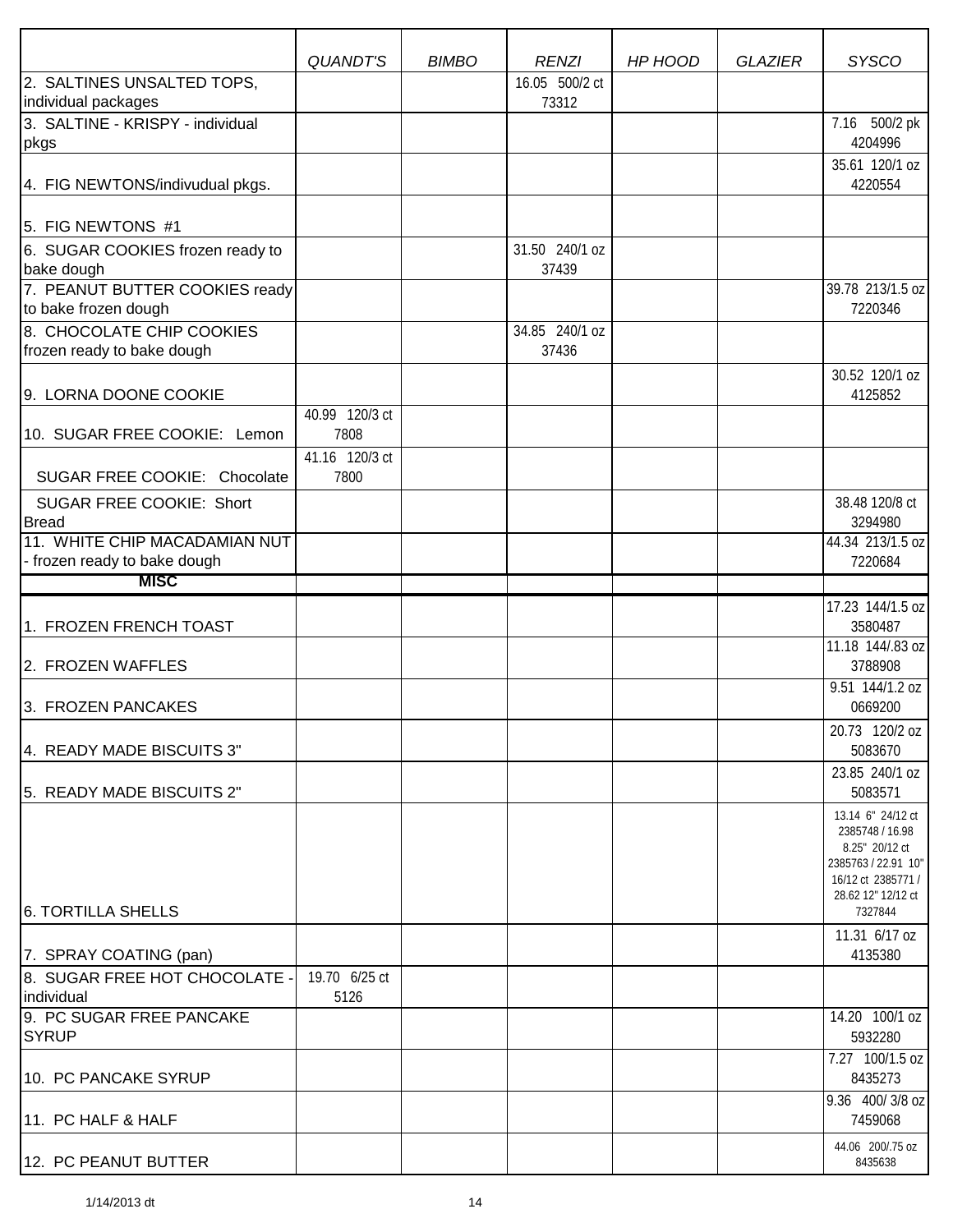|                                                      | <b>QUANDT'S</b>           | <b>BIMBO</b>    | <b>RENZI</b> | HP HOOD | <b>GLAZIER</b>             | <b>SYSCO</b>                                           |
|------------------------------------------------------|---------------------------|-----------------|--------------|---------|----------------------------|--------------------------------------------------------|
|                                                      |                           |                 |              |         |                            | 13.94 400/10 gm                                        |
| 13. PC JELLY - regular                               |                           |                 |              |         |                            | 4326013                                                |
| 14. PC JELLY - diet                                  |                           |                 |              |         |                            | 15.09 200/12<br>gm 9778614                             |
|                                                      | 37.64 24/12 oz            |                 |              |         |                            |                                                        |
| 15. KETCHUP - small bottle                           | 76019                     |                 |              |         |                            |                                                        |
| 16. MUSTARD - small bottle                           |                           |                 |              |         |                            | 14.55 12/12 oz<br>4736070                              |
| 17. 14 - 16 oz COFFEE                                |                           |                 |              |         |                            | 63.21 18/14 oz<br>6957799                              |
| 18. 14 - 16 oz DECAF COFFEE                          |                           |                 |              |         |                            | 70.89 18/14 oz<br>6958045                              |
|                                                      | 17.85 2000                |                 |              |         |                            |                                                        |
| 19. PC SALT SUBSTITUTE                               | 4665                      |                 |              |         |                            | 12.45 100/.75 oz                                       |
| 20. PC CREAM CHEESE                                  |                           |                 |              |         |                            | 4586590                                                |
| 21. GREEN BEANS                                      | 18.74 6/10 #<br>1224      |                 |              |         |                            |                                                        |
| 22. WAX BEANS                                        |                           |                 |              |         |                            | 20.54 6/10#<br>4935854                                 |
|                                                      | 20.52 6/10#               |                 |              |         |                            |                                                        |
| 23. KIDNEY BEANS                                     | 1168<br>38.03 6/10#       |                 |              |         |                            |                                                        |
| 24. BAKED BEANS (Gramma Brown)                       | 1162                      |                 |              |         |                            |                                                        |
| 25. SUGAR FREE PUDDING -<br>Individual ready to make |                           |                 |              |         |                            | 12/3.5 oz 18.98<br>choc 6798658 / 19.04<br>van 6798637 |
| 26. SUGAR FREE JELLO - Individual<br>ready to make   |                           |                 |              |         |                            | 23.78 18/2.75<br>oz 7188711                            |
| 27. PC SALAD DRESSING (Italian<br>$LE$ )             | 7.49 60/1.5 oz<br>8188 FF |                 |              |         |                            |                                                        |
| 28. DIET CRANBERRY SAUCE                             |                           |                 |              |         |                            |                                                        |
| 29. BOLOGNA - Wunderbar or equal                     |                           |                 |              |         | 1.62 lb 2/10#<br>avg 10381 |                                                        |
| 30. POTATO CHIP - regular 1 oz                       | 10.62 60/1 oz<br>9425     |                 |              |         |                            |                                                        |
| 31. POTATO CHIP - BBQ - 1 oz                         |                           |                 |              |         | 11.72 48/1 oz<br>02072     |                                                        |
| 32. POTATO CHIP - Sour Cream &                       |                           |                 |              |         | 11.72 48/1 oz              |                                                        |
| Onion - 1 oz                                         |                           |                 |              |         | 2073                       |                                                        |
| 33. TORTILLA CHIPS - 16 oz                           | 13.46 8/16 oz<br>9554     |                 |              |         |                            |                                                        |
| 34. STRAWBERRY PRESERVES -                           |                           |                 |              |         |                            | 34.53 6/4#                                             |
| 4#                                                   |                           |                 |              |         |                            | 4184628                                                |
| 35. GRAPE JELLY - #10                                | 26.87 6/4#<br>4040        |                 |              |         |                            |                                                        |
| <b>BREAD</b>                                         |                           |                 |              |         |                            |                                                        |
|                                                      |                           |                 |              |         |                            |                                                        |
| 1. WHEAT BREAD                                       |                           | 1.75 22 oz 6739 |              |         |                            |                                                        |